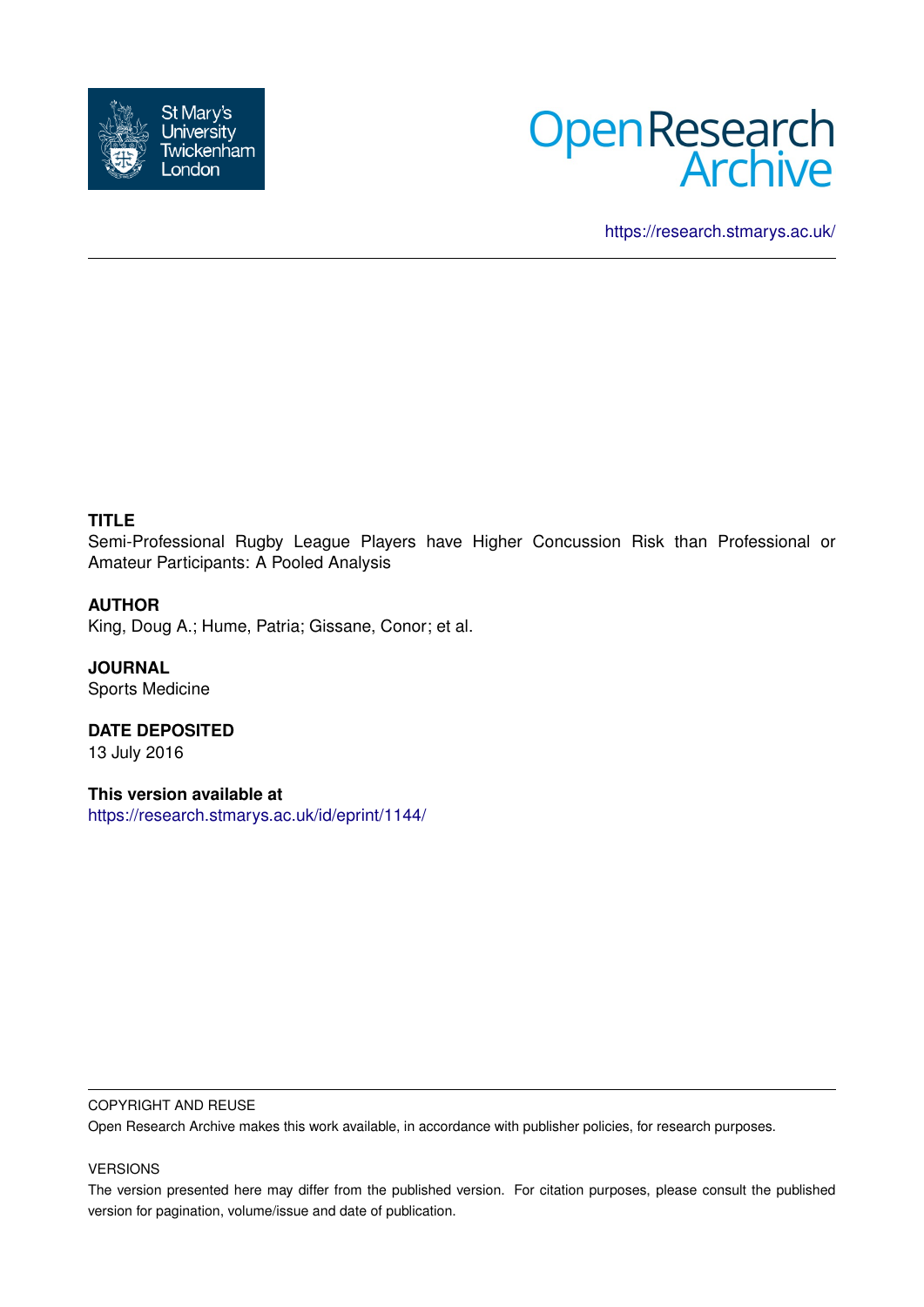## **Title: Semi-professional rugby league players have higher concussion risk than professional or amateur participants: A pooled analysis**

**Running title:** Concussion in rugby league

Authors: Doug King<sup>1</sup> Patria Hume<sup>1</sup> Conor Gissane<sup>2</sup> Trevor Clark<sup>3</sup>

- 1. Sports Performance Research Institute New Zealand School of Sport and Recreation Faculty of Health and Environmental Sciences Auckland University of Technology, New Zealand
- 2. School of Sport Health and Applied Science St Mary's University, Twickenham, Middlesex, United Kingdom
- 3. Australian College of Physical Education Faculty of Human Performance Sydney Olympic Park NSW Australia

## **Correspondence to:**

Doug King Emergency Department Hutt Valley District Health Board Private Bag 31-907 Lower Hutt New Zealand

Email: dking@aut.ac.nz

Submitted to: *Sports Medicine*

| 198 words               |
|-------------------------|
| 2,964 words             |
| 61                      |
| $3 + 1$ online resource |
| 1                       |
|                         |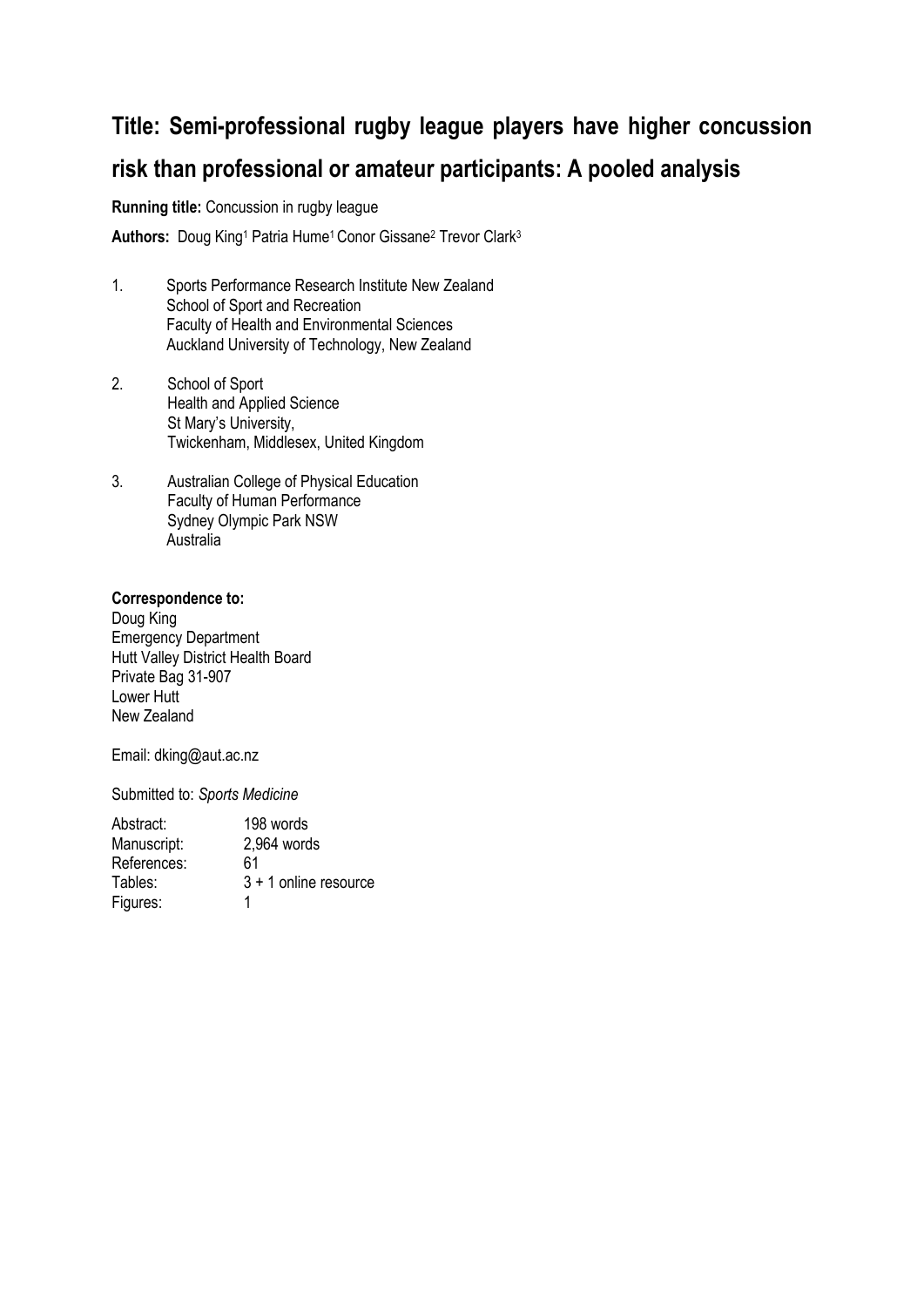# **Title: Semi-professional rugby league players have higher concussion risk than professional or amateur participants: A pooled analysis**

**Running title:** Concussion in rugby league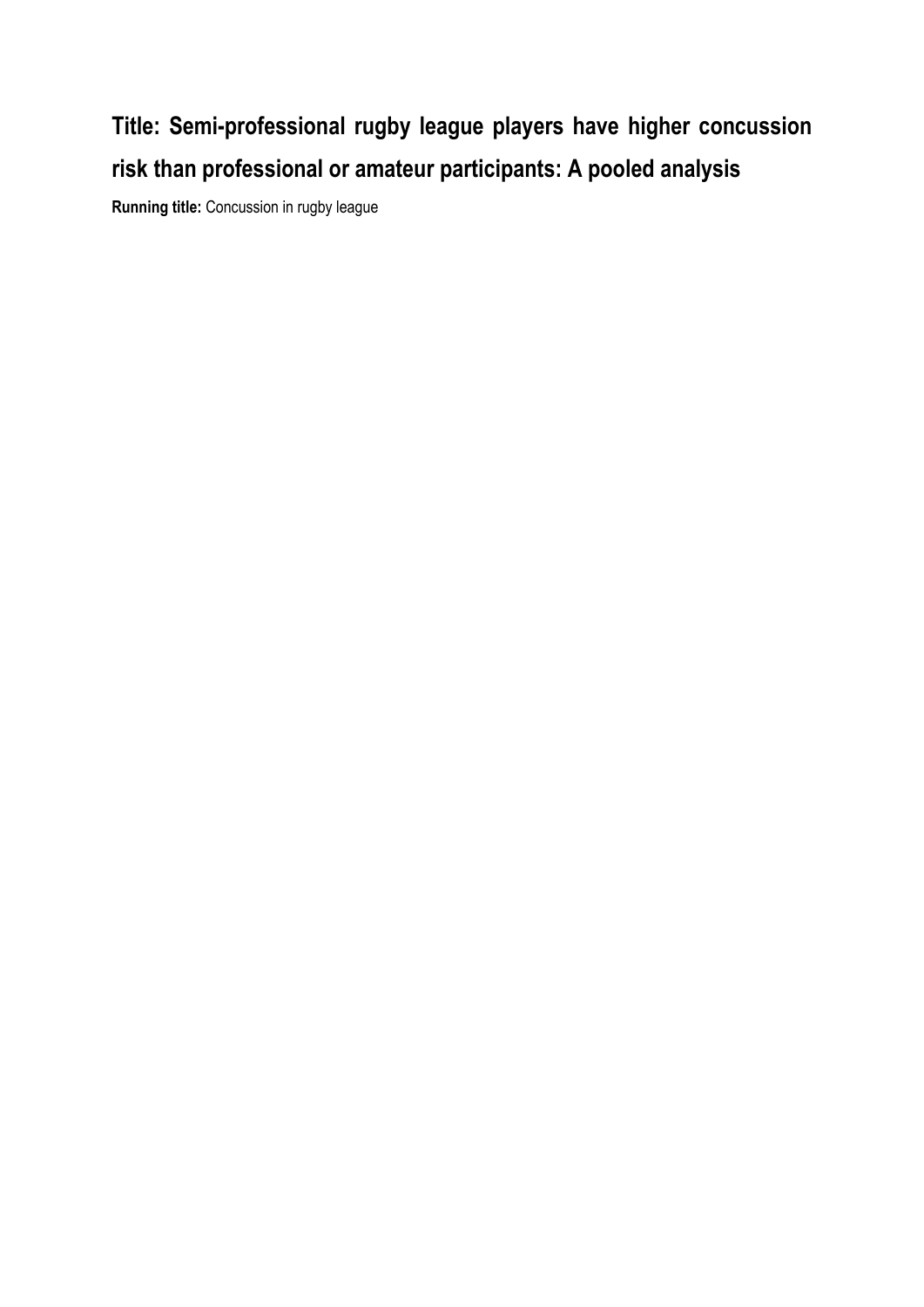#### **Abstract**

A combined estimate of injuries within a specific sport through pooled analysis provides more precise evidence and meaningful information about the sport, whilst controlling for between-study variation due to individual subcohort characteristics. To review all published rugby league studies reporting injuries from match and training participation and report the pooled data estimates for rugby league concussion injury epidemiology. A systematic literature analysis of concussion in rugby league was performed on published studies from January 1990 to October 2015.Data were extracted and pooled from 26 studies that reported the number and incidence of concussions in rugby league match and training activities. Amateur rugby league players had the highest incidence of concussive injuries in match activities (19.1 per 1,000 match hours) while semi-professional players had the highest incidence of concussive injuries in training activities (3.1 per 1,000 training hours). This pooled analysis showed that during match participation activities amateur rugby league participants had a higher reported concussion injury rate than professional and semi-professional participants. Semi-professional participants had nearly a three-fold greater concussion injury risk than amateur rugby league participants during match participation. They also had nearly a 600-fold greater concussion injury risk than professional rugby league participants during training participation

#### **Key Points:**

- Semi-professional rugby league participants have a higher risk of concussions when compared with amateur and professional participants for both match and training activities.
- Amateur rugby league participants have the highest concussion injury rate when compared with junior, semi-professional and professional participants.
- There is a higher risk of a concussion during match participation when compared with training participation but this varies with the different participation levels.
- There are no studies published reporting on women and junior participants training injuries.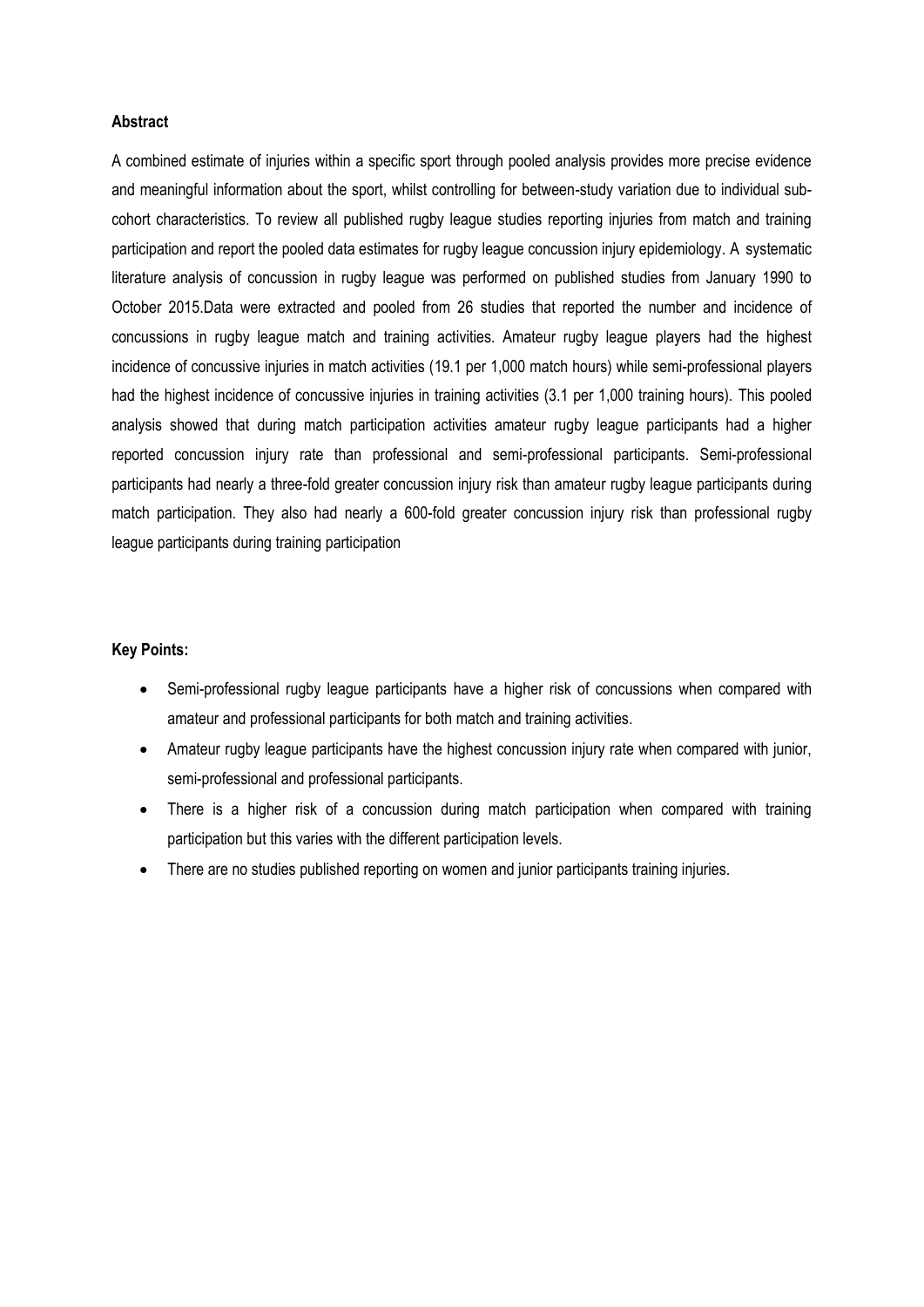#### **1. Background**

Rugby league has a high incidence of injury, especially when compared with rugby union.[\[1\]](#page-12-0) Injury incidence in rugby league increases with higher participation level.<sup>[\[2\]](#page-12-1)</sup> In reviews of match and training injuries in rugby league,<sup>[\[2,](#page-12-1) [3\]](#page-12-2)</sup> match injuries varied from 1<sup>[\[4\]](#page-12-3)</sup> to 825<sup>[2, [5\]](#page-12-4)</sup> per 1,000 match hours while training injuries ranged from 12.2<sup>[\[6\]](#page-12-5)</sup> to 106<sup>[\[7\]](#page-12-6)</sup> per 1,000 training hours. These studies are limited by small sample sizes, few clubs or competitions, use of different injury definitions and methodological approaches, and short study duration.[\[8\]](#page-12-7) The generalizability of these individual studies for the identification of the injury incidence in rugby league is therefore restricted. [\[9\]](#page-12-8)

One strategy utilised<sup>[\[9,](#page-12-8) [10\]](#page-12-9)</sup> is to combine the information provided by epidemiological studies into a single estimate,<sup>[\[11\]](#page-12-10)</sup> termed a pooled analysis.<sup>[\[12\]](#page-12-11)</sup> Pooled analysis has been undertaken for professional rugby league studies<sup>[\[9\]](#page-12-8)</sup> (40 injuries per 1,000 player hr) and more recently<sup>[\[10\]](#page-12-9)</sup> by pooling all the published studies reporting match and training injury incidence (148 per 1,000 match hr and a training injury incidence of 12.6 per 1,000 training hr) at all levels of participation in rugby league. The key findings from these previous studies[\[9,](#page-12-8) [10,](#page-12-9) [14\]](#page-12-12) have been: (i) There was no difference between injury rates for first and reserve grade players;<sup>[\[9\]](#page-12-8)</sup> (ii) There were significant differences between injury rates for different sites of the body, with the lower limb having the highest injury rate;<sup>[\[9\]](#page-12-8)</sup> (iii) There was a small but not significant risk of injury when playing as a forward compared with playing as a back;<sup>[\[9\]](#page-12-8)</sup> (iv) More concussions were recorded in amateur than professional (RR: 2.4 [95% CI: 1.5 to 3.8]; *p*=0.0002), semi-professional (RR: 3.0 [95% CI: 1.8 to 5.1]; *p*<0.0001) and junior (RR: 2.5 [95% CI: 1.2 to 5.5];  $p=0.0132$ ) studies;<sup>[\[10\]](#page-12-9)</sup> (v) The lower limb was the most common injury recorded (5.7 [95% CI: 5.1 to 5.8] per 1,000 training hours) for all studies reporting training sessions;<sup>[\[10\]](#page-12-9)</sup> (vi) There were more concussions recorded in semi-professional than amateur (RR: 13.5 [95% CI: 4.2 to 43.9]; *p*<0.0001) training session studies;<sup>[\[10\]](#page-12-9)</sup> (vii) The non-time-loss (NTL) match injury rate was 5.6 (95% CI: 5.0 to 6.4) times higher than the time-loss (TL) injury rate;<sup>[\[14\]](#page-12-12)</sup> (viii) Lacerations to the head and neck accounted for 77% (95% CI: 70% to 83%) of all NTL lacerations;<sup>[\[14\]](#page-12-12)</sup> and (ix) NTL concussions accounted for 71% (95% CI: 58% to 80%) of all concussions.<sup>[14]</sup>

A systematic qualitative review of concussions in rugby league<sup>[\[15\]](#page-12-13)</sup> identified that the incidence of concussion varied widely from 0.0 to 40.0 per 1,000 playing hours depending on the injury definition utilised (time loss vs. no time loss). The incidence rates varied between match and training activities, playing positions and the season (winter vs. summer).<sup>[\[15\]](#page-12-13)</sup> Of all concussive injuries, 29% were associated with illegal match activities.<sup>[15]</sup>

#### *1.1 Objective of the pooled analysis*

The purpose of this pooled analysis was to review all published rugby league studies reporting injuries from match and training participation and report the pooled data estimates for rugby league concussion injury epidemiology. In addition this pooled analysis added estimates of concussion injury incidence for professional, semi-professional, amateur and junior levels of participation in both the match and training environments.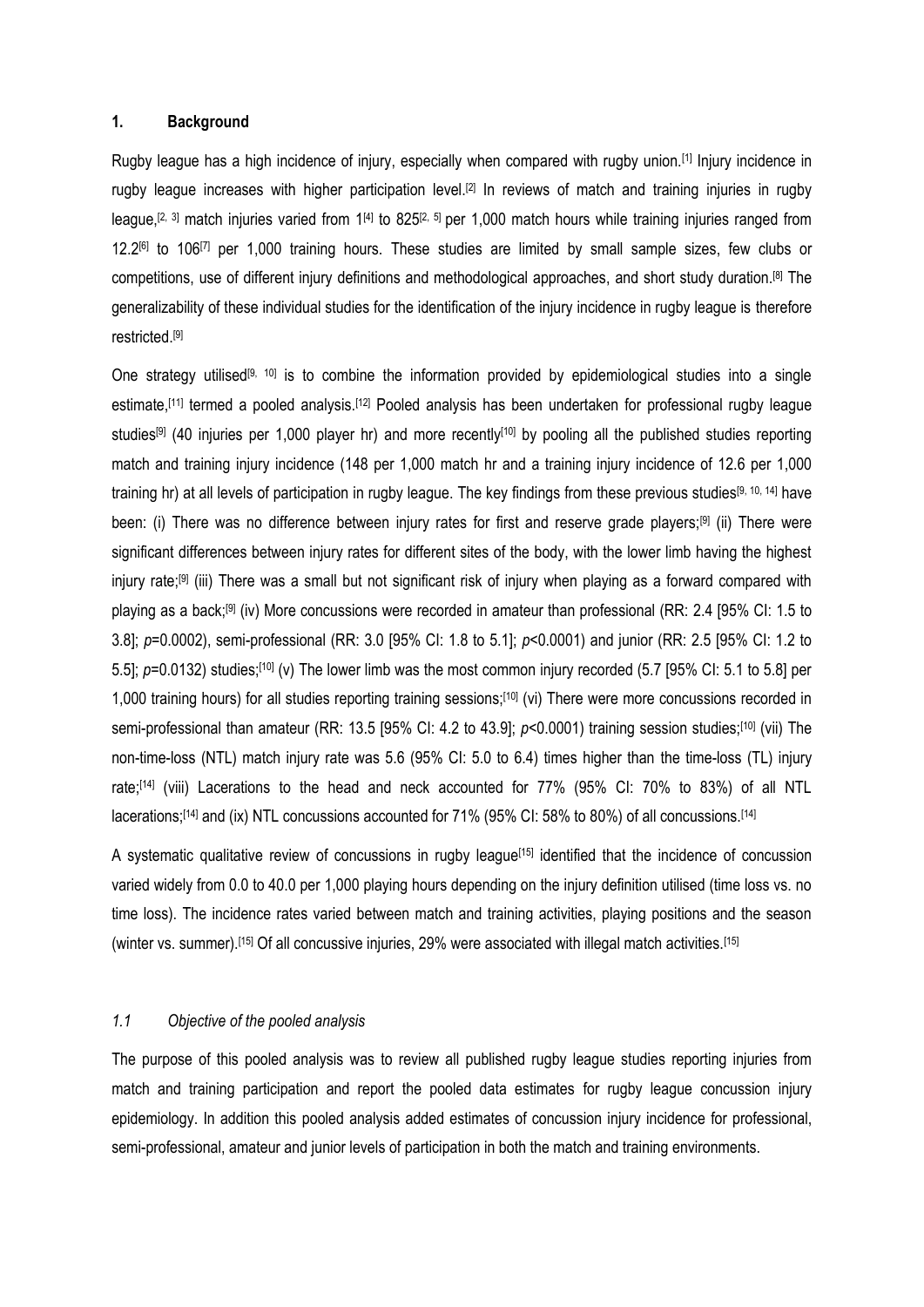## **2. Methods**

The methodology utilised in this pooled analysis was similar to previous pooled analysis studies reporting rugby league injuries<sup>[\[9,](#page-12-8) [10\]](#page-12-9)</sup> and followed the steps as described by Friedenreich.<sup>[\[11,](#page-12-10) [16\]](#page-12-14)</sup> An additional advantage to utilising a pooled analysis approach is that the same statistical model can be utilised with data from methodologically diverse studies.[\[17\]](#page-12-15)

## *2.1 Search strategy for identification of databases*

Searches of PubMed, CINAHL, Ovid, Scopus and SPORTDiscus™ databases were performed to identify studies published in English between 1990 and October 2015. The research databases provided access to sportsoriented and biomedical journals, serial publications, books, theses, conference papers, and related research published since 1948. Terms utilized for the search of relevant research studies included rugby league; football; league, in combination with athletic injur<sup>\*</sup> concuss<sup>\*</sup>; sport<sup>\*</sup> related concuss<sup>\*</sup>; brain injur<sup>\*</sup>; brain concussion; mild traumatic brain injury; mTBI; head injury; TBI and brain damage. The '\*' symbol was utilized as a 'wildcard' in the search strategy. Searches were limited to 'English language' only. The references of all relevant articles were searched for further articles. All publications identified were initially screened by publication title and abstract to identify eligibility. In cases of discrepancies of eligibility another author assessed the publication to screen for eligibility. All articles that met the inclusion criteria were entered in an EndNote X6.0.1 database.

## *2.2 Inclusion-exclusion criteria*

To establish some control over heterogeneity of the studies,<sup>[\[18\]](#page-13-0)</sup> inclusion criteria were established. Published studies that reported the incidence of injury in rugby league match and training activities were collated and included in the analysis if they:

- (1) Reported the match or training time exposure enabling calculation of player time injury rates;
- (2) Reported concussions as a result of match or training injuries;
- (3) More than one study reporting injuries at the identified participation level.

Studies were excluded from this review if it was identified that the publication:

- (1) Was unavailable in English; or
- (2) Did not provide match or training exposure enabling calculation of player time rates; or
- (3) Did not report on concussions that occurred as a result of match or training activities; or
- (4) Combined male and female sex match or training exposure and did not differentiate; or
- (5) Was a case study; or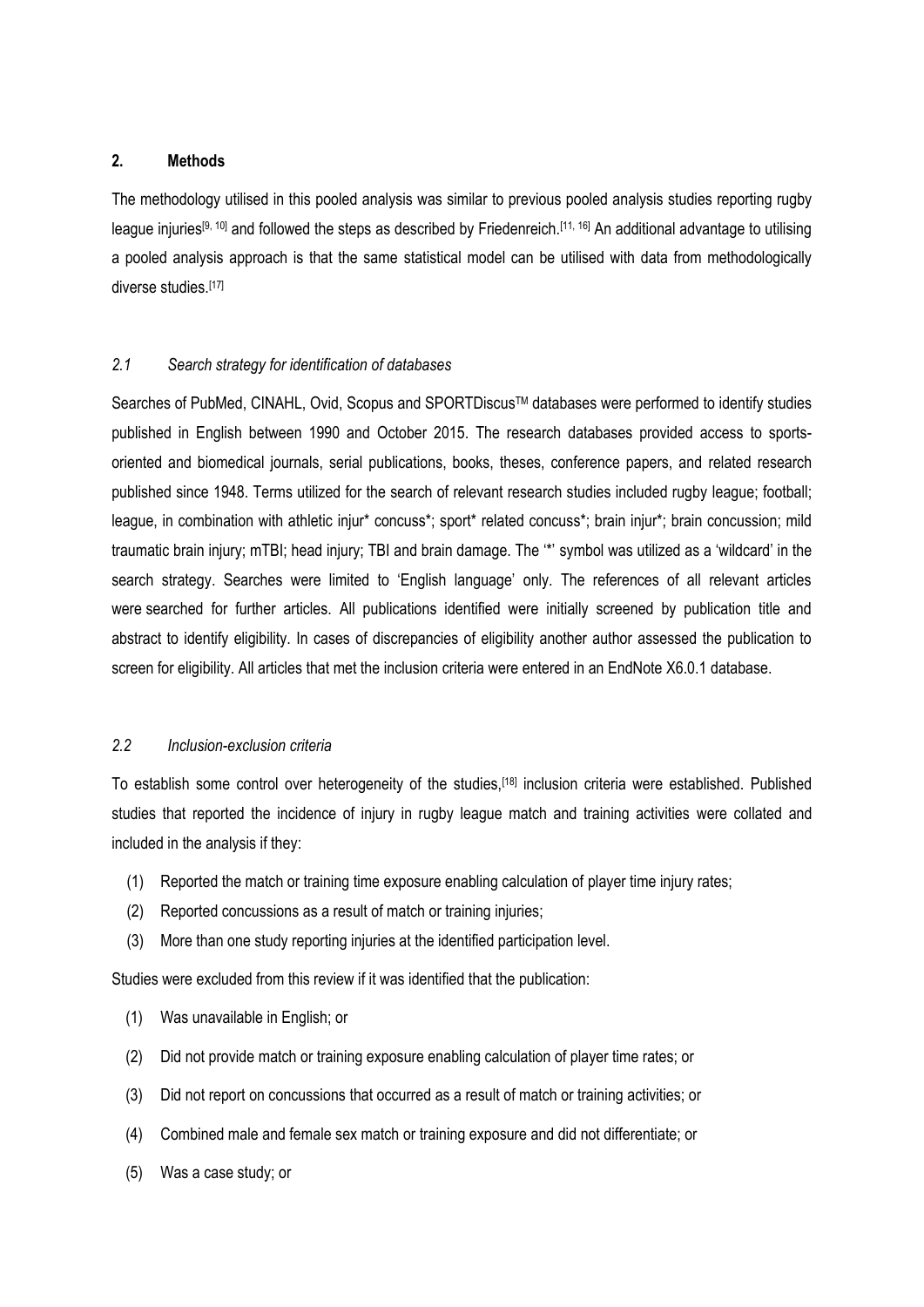(6) Were a meta-analysis or systematic review of rugby league injuries.

## *2.3 Procedures*

All of the studies included in the pooled analysis were observational in design. Two reviewers extracted the study characteristics, numerical data and assessed the quality, by adhering to the protocol for systematic review of observational studies, the Meta-analysis Of Observational Studies in Epidemiology (MOOSE)<sup>[\[18\]](#page-13-0)</sup> (see Table 1). This approach enabled a more precise estimate of effects of influential factors and took into account confounding factors (participation level and age) and the heterogeneity of the studies.[\[17\]](#page-12-15)

A total of 8,326 articles were initially identified using the identified search strategy. This consisted of 1,069 studies identified in PubMed, 4,920 in CINAHL, 679 in Ovid Medline, 486 in Scopus and 1,172 in SPORTDiscus™ (see Fig 1). Utilising the term football in the search strategy resulted in over 7,500 citations. These were related to non-rugby league studies and were excluded. Of the abstracts reviewed, 495 were not rugby league related, five were self-reported injuries and 10 were review articles. These were also excluded from the study. A total of 52 articles were reviewed resulting in 25 articles being included in the study.

#### *2.4 Assessment of publication quality*

All studies meeting the selection criteria were assessed for quality based on modified previously published checklists.[\[18\]](#page-13-0) Heterogeneity of the studies included in the literature review was expected as there might be differences in the study design, population and outcomes.<sup>[\[18\]](#page-13-0)</sup> Quality was described as the confidence that the design, conduct and analysis of the study minimised bias in the estimation of the factors associated with injury on the outcome measures.[\[19\]](#page-13-1) Overall quality of the studies included in the pooled analysis was good (median 4.9/6.0; range 4-5) (see Online Resource 1). Not all studies were prospective and no study had a blinded outcome.

#### *2.5 Statistical analysis*

The data from the individual studies were combined to obtain more precise estimates of the rate of concussion utilising a fixed-effects model.[\[9,](#page-12-8) [11\]](#page-12-10) By utilising the fixed-effects model it is assumed that the true exposure effect in each study is the same.[\[11\]](#page-12-10) Tabulation of the studies included was undertaken incorporating the study level of participation, the number of reported concussions and the exposure hours reported. The pooled calculation of the incidence of concussion was undertaken to report the incidence per 1,000 hr and 95% confidence intervals (CI).[\[20\]](#page-13-2) To compare between injury rates, risk ratios (RRs) were used. To test for significant difference, chisquared (χ<sup>2</sup>) goodness-of-fit tests were utilised. Each concussion injury was treated as an independent event and the data were assumed to follow a Poisson distribution. All statistics were carried out using the SPSS (IBM SPSS Statistics for Windows, Version 22.0, Armonk, NY: IBM Corp) statistical software packages.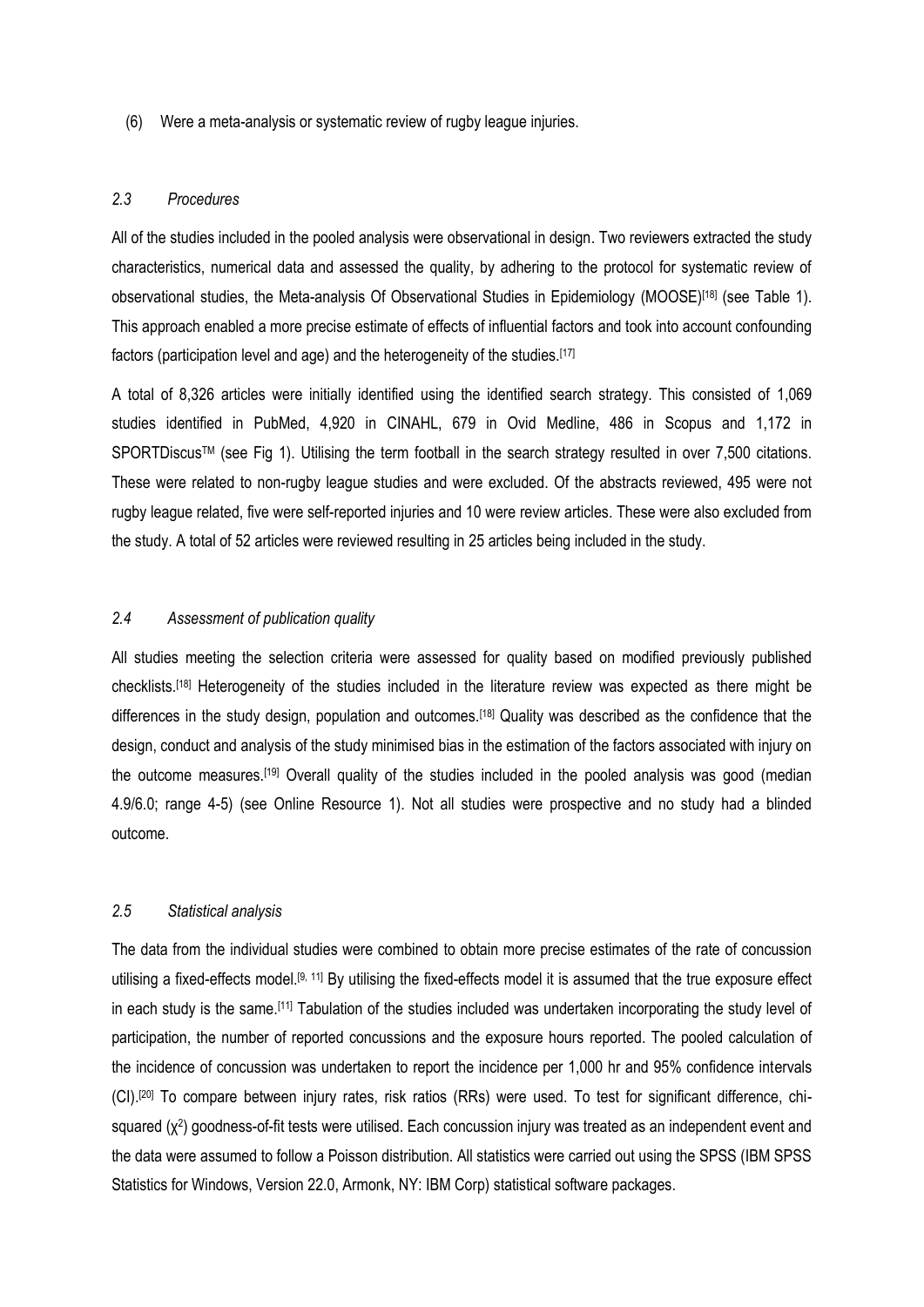#### **3. Results**

## *3.1 Literature review*

Twenty five studies met inclusion criteria for this review (see Table 1). Five review studies<sup>[\[3,](#page-12-2) [9,](#page-12-8) [15,](#page-12-13) [21,](#page-13-3) [22\]](#page-13-4)</sup> were included in the data collection but were not utilised for the pooled analysis. The studies selected for inclusion reported rugby league match<sup>[\[7,](#page-12-6) [14,](#page-12-12) [23-39\]](#page-13-5)</sup> (n=19) and training<sup>[7, 14, [40-43\]](#page-14-0)</sup> (n=6) concussion injuries within their datasets (see Table 1). Although one study<sup>[\[44\]](#page-14-1)</sup> reported concussions, it did not report total match and training exposure hours. As a result the incidence per 1,000 hours could not be calculated and the study was excluded from the pooled analysis. Data pertaining to the participation level were reviewed and the studies meeting the inclusion criteria were grouped into professional (including reserve grade and elite);[\[14,](#page-12-12) [23-28\]](#page-13-5) semi-professional (including sub-elite);<sup>[\[7,](#page-12-6) [29-31,](#page-13-6) [40,](#page-14-0) [41\]](#page-14-2)</sup> amateur<sup>[\[32-37,](#page-13-7) [42,](#page-14-3) [43\]](#page-14-4)</sup> and junior.<sup>[\[4,](#page-12-3) [38,](#page-14-5) [39\]](#page-14-6) One study<sup>[\[45\]](#page-14-7)</sup> reported on an amateur rugby league</sup> sevens tournament and was included into the amateur group. The studies varied widely for the incidence of concussions in rugby league from 0.01<sup>[\[14\]](#page-12-12)</sup> per 1,000 training hours to 27.2<sup>[\[33\]](#page-13-8)</sup> per 1,000 match hours. This large variation may be related to the different methodologies and sampling methods utilised in the conducting of the studies. $[5, 15]$  $[5, 15]$ 

Many of the identified studies did not include all the areas of interest for the pooled analysis. Specific information was extracted from individual studies on an 'as-required' basis throughout the analytical process. If there were fewer than two studies reporting on the same participation level, this data was excluded from the pooled analysis. Not all studies meeting the inclusion criteria<sup>[\[1,](#page-12-0) [5,](#page-12-4) [6,](#page-12-5) [46-55\]](#page-14-8)</sup> reported concussions limiting the evaluation of these areas to the total match and training injuries recorded.

## *3.2 Injury exposure*

The studies reporting match injury concussion data were drawn from 35,070 match exposure hr (professional: 22,246 match hr; Semi-professional: 8,780 match hr; amateur: 2,612 match hr; junior: 1,432 match hr) (see Table 2). Studies reporting training injury concussion data were drawn from 188,983 training exposure hr (professional: 161,701 training hr; Semi-professional: 14,202 training hr; amateur: 13,080 training hr). There were no published studies that reported junior training injuries.

#### *3.3 Concussion injury incidence*

The pooled analysis concussion injury incidence for match injuries was 7.7 (95% CI: 6.8 to 8.7) per 1,000 match hr (see Table 2). More concussions were recorded in amateur than professional (RR 2.7: [95% CI: 2.0 to 3.7]; *p*<0.0001), semi-professional (RR: 1.2: [95% CI: 0.9 to 1.6]; *p*=0.2552) and junior (RR: 1.0: [95% CI: 0.5 to 1.9]; *p*=0.9578) match studies. The pooled analysis concussion incidence for training injuries was 0.3 (95% CI: 0.2 to 0.3) per 1,000 training hr (see Table 2). There were more concussions recorded in semi-professional than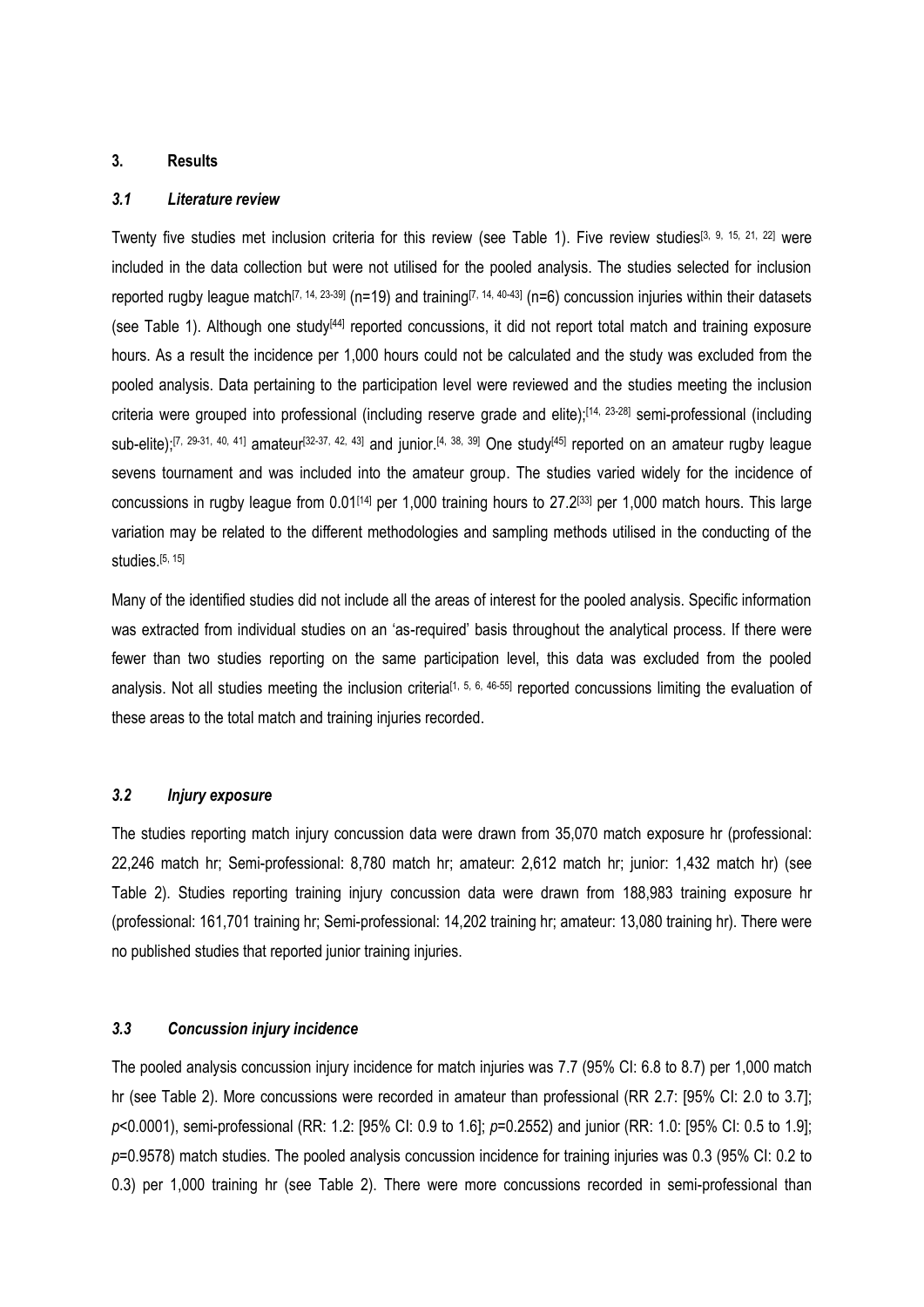amateur (RR: 43.3: [95% CI: 4.5 to 416.7]; *p*<0.0001) and professional (RR:585.5: [95% CI: 80.7 to 4,249.3]; *p*<0.0001) training session studies. Semiprofessional rugby league participants recorded a two-fold risk ratio (RR: 1.9: [95% CI 1.3 to 2.9]; *p*=0.0013) when comparing match and training concussion incidence (see Table 3).

#### **4. Discussion**

The aim of this review was to examine the incidence of concussion in rugby league match play and training, across all levels of play. While recent reviews<sup>[\[15,](#page-12-13) [56\]](#page-15-0)</sup> have reported concussion incidence in rugby league, no pooled analysis providing more precise data has been undertaken until now.<sup>[\[11\]](#page-12-10)</sup> The current pooled analysis encapsulates a broad spectrum of published rugby league studies and incorporates both match and training concussion injuries at professional, semi-professional, amateur and junior levels of participation. Studies reporting women's matches were limited to one study,[\[32\]](#page-13-7) and there were no published studies reporting on junior training rugby league injuries.

Our pooled analysis builds on three previous studies.<sup>[\[9,](#page-12-8) [10,](#page-12-9) [14\]](#page-12-12)</sup> The major findings from our pooled analysis for studies of concussion occurring in match and training activities were: (i) Semi-professional participants had a three-fold greater concussion injury rate than amateur and nearly a two-fold greater concussion injury rate than junior rugby league participants during match participation; and (ii) Semi-professional participants had nearly a 600-fold higher concussion injury risk than professional participants, and nearly a 14-fold higher concussion injury risk than amateur rugby league participants during training participation.

It was not unexpected to find that professionals had a 1,150-fold decrease and amateurs an 84-fold decrease in the incidence of concussion injuries occurring when comparing match and training injury incidence. In the case of professionals, this could be related to the higher number of training exposures they undertake, when compared with other levels of participation. While professional players may undertake more regular training sessions than amateurs, they likely moderate their training sessions so that injury does not limit their ability to appear in competition. Professional players have been reported to have higher skill levels and physiological attributes when compared with amateur and semi-professional players.<sup>[\[5\]](#page-12-4)</sup> Amateur players partake in fewer regular training activities but rely on other employment as their source of income, [\[42\]](#page-14-3) so any injuries that occur may have a direct impact on their financial income. As a result the number of training exposures would be fewer than semiprofessional and professional participants, and the skill level is likely lower.

What was unexpected was the finding that semi-professional participants had a 2-fold decrease in the incidence of concussion when comparing the match and training injury incidence. Research suggests that semiprofessional participants have superior physiological capabilities than amateur participants[\[5\]](#page-12-4) producing a higher playing intensity that may result in a higher injury incidence.<sup>[\[5,](#page-12-4) [23,](#page-13-5) [26,](#page-13-9) [57\]](#page-15-1)</sup> Semi-professional players have a mix of payment for playing and may also utilise another source of employment for income.[\[5\]](#page-12-4) Over-exposure to a diverse range of physical activities may place them at a higher risk of injury such as concussion. The differences in the decrease in the incidence of concussion injuries may be a result of the approach to training activities at the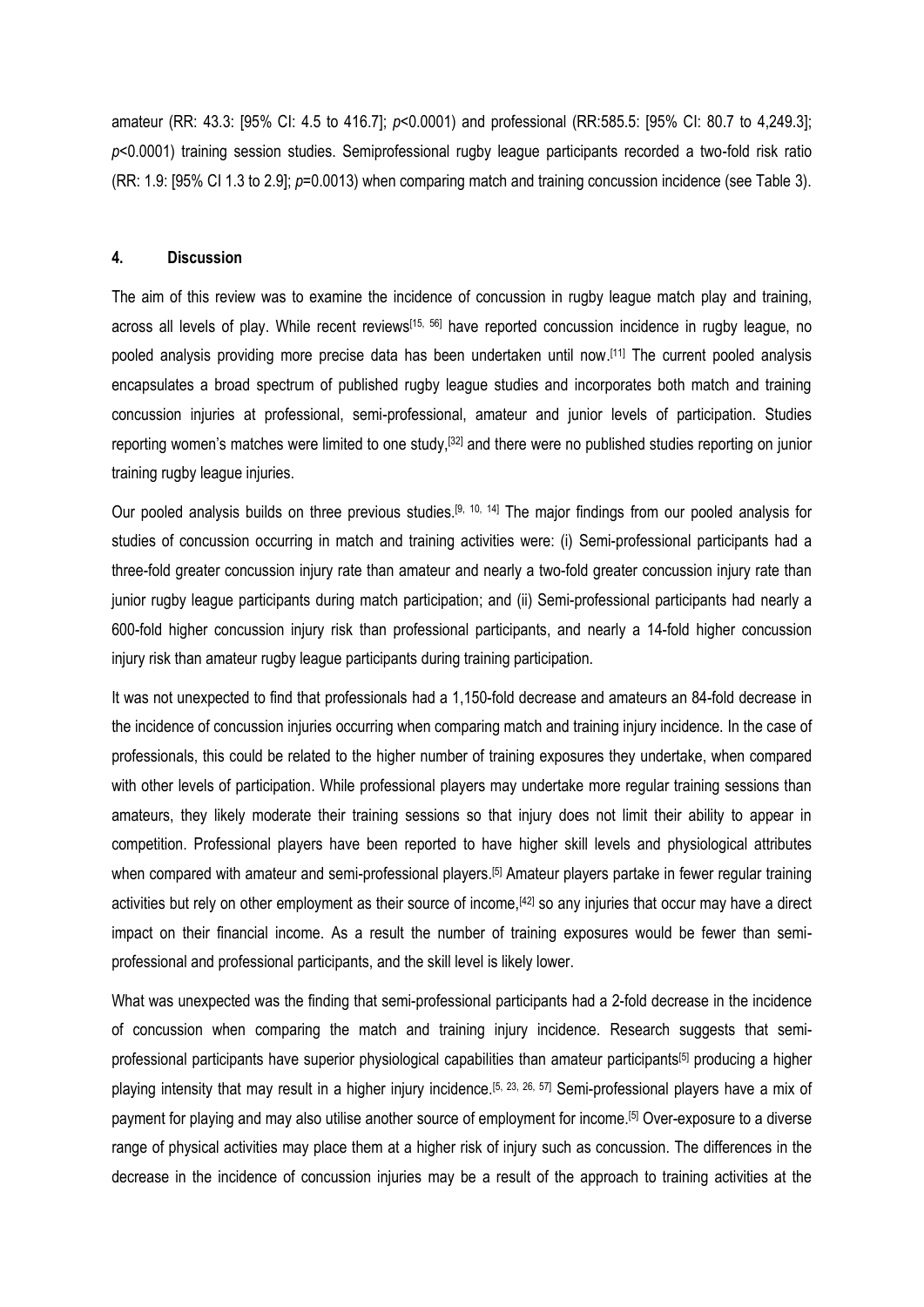different levels of participation. Further studies should explore the issues surrounding semi-professional players and the incidence of both match and training injuries such as; employment type, training hours and coaching styles and how these injuries can be reduced.

This pooled analysis showed that in match activities amateur rugby league participants had a higher reported concussion injury rate than professional and semi-professional participants. A limitation with using the pooled analysis for the identification of concussion injuries is that there are no data to further analyse where, when or what player positions are affected when the concussions occur during the match and training activities. Further studies could further explore the incidence of concussion injuries in all levels of rugby league participation and should include a more detailed analysis of the time, activity and player position to assist with injury prevention programmes.

The pooled analysis approach produces an overall estimate of the injuries recorded by combining the data provided by the selected studies.<sup>[\[58\]](#page-15-2)</sup> As shown by this pooled analysis the incidence of concussion in rugby league is 7.9 per 1,000 match hours but this varies from 5.9 to 19.1 per 1,000 match hours. The limitations with the use of a pooled analysis methodology have been previously described.<sup>[\[11\]](#page-12-10)</sup> Issues such as differences in study design (observation vs. self-reported injury);<sup>[\[59\]](#page-15-3)</sup> injury type, site and severity definitions; data collection methods and times; data recording medium and the maintenance of the data medium were considered and addressed through identification of the data utilised.<sup>[\[9,](#page-12-8) [14\]](#page-12-12)</sup> An important issue in concussion injuries is the definition utilised.<sup>[\[60\]](#page-15-4)</sup> Despite attempts to standardise the definition of concussion through the Concussion in Sports Group, there have been several variations produced.[\[60\]](#page-15-4) As there is no universal definition of concussion then the incidence of concussion may be more than reported. Other factors that may influence the reporting of concussion is the knowledge of the people making the assessment, the availability of medical services to the team, as this will vary at the different participation levels, and the willingness of the player to report the signs of concussion.[\[60\]](#page-15-4) Epidemiological studies conducted at the semi-professional and professional levels of participation involve medical personnel such as medical doctors and physiotherapists while amateur and junior level participation studies typically do not have these personnel available. The variation of the medical providers available at the side-line may also influence the assessment of concussion as what may be a concussion to one person may not be to another.<sup>[\[61\]](#page-15-5)</sup> Despite these limitations, the strength of a pooled analysis is that it provides more accurate estimates of injury rates than the individual studies that provided the data. [\[9\]](#page-12-8) It can be utilised as comparisons against other pooled studies and to obtain a combined estimator of the quantitative effect of the relative risk of injuries in rugby league match and training activities.<sup>[\[11,](#page-12-10) [16\]](#page-12-14)</sup>

## **5. Conclusion**

The current pooled analysis examined a broad spectrum of published rugby league studies and incorporated both match and training concussion injuries at professional, semi-professional, amateur and junior levels of participation. Our pooled analysis provided combined estimates of concussion injuries for training and games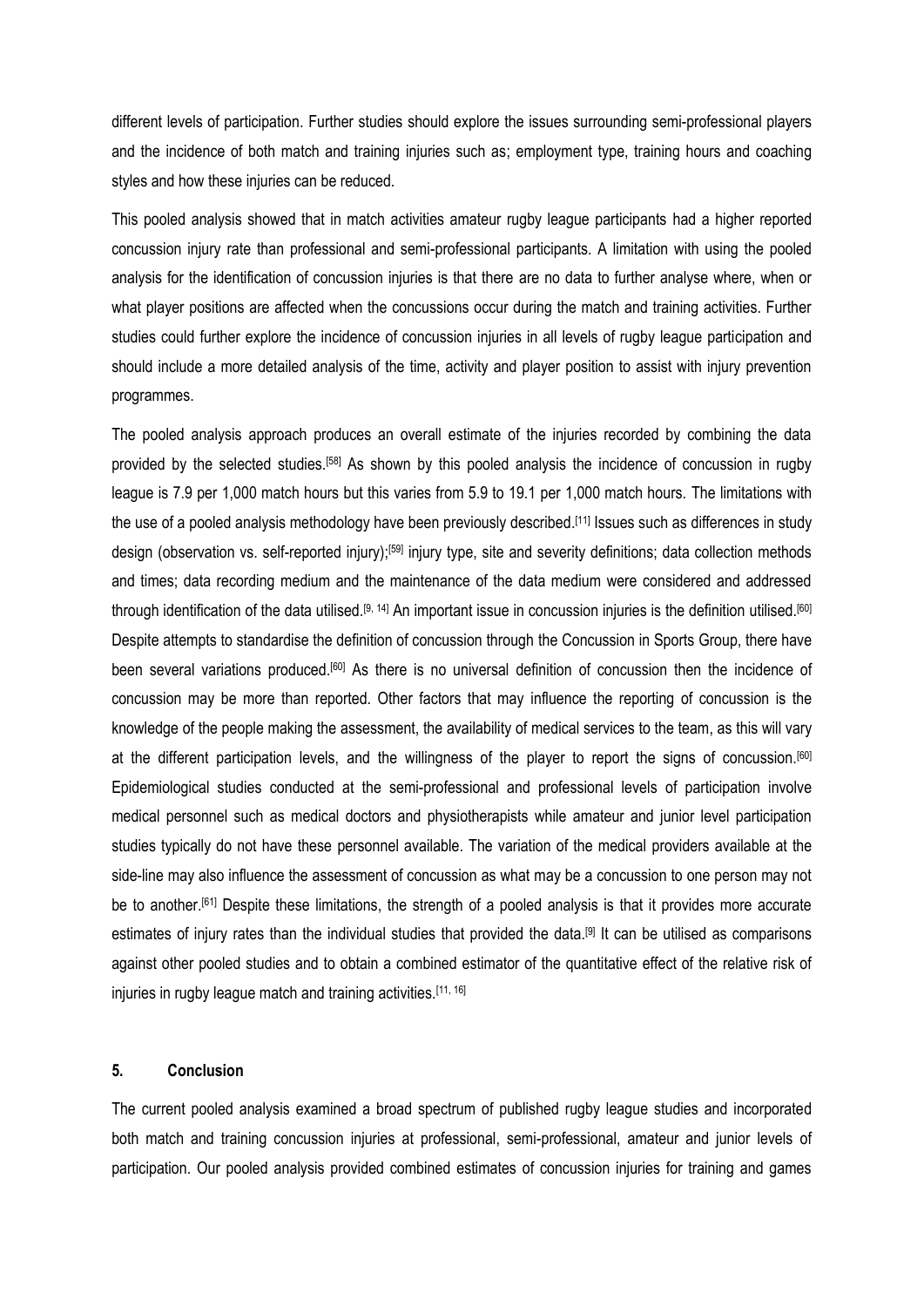within rugby league and showed differences in concussion injury rates at several levels in the game. This pooled analysis showed that during match participation activities amateur rugby league participants had a higher reported concussion injury rate than professional and semi-professional participants. Semi-professional participants had nearly a three-fold greater concussion injury risk than amateur rugby league participants during match participation. They also had nearly a 600-fold greater concussion injury risk than professional rugby league participants during training participation. Further studies could further explore the incidence of concussion injuries in all levels of rugby league participation and should include a more detailed analysis of the time, activity and player position to assist with injury prevention programmes.

## **Compliance with Ethical Standards**

#### Funding

No sources of funding were used to assist in the preparation of this article.

#### Conflicts of Interest

Doug King, Patria Hume, Conor Gissane and Trevor Clark declare that they have no conflicts of interest relevant to the content of this review.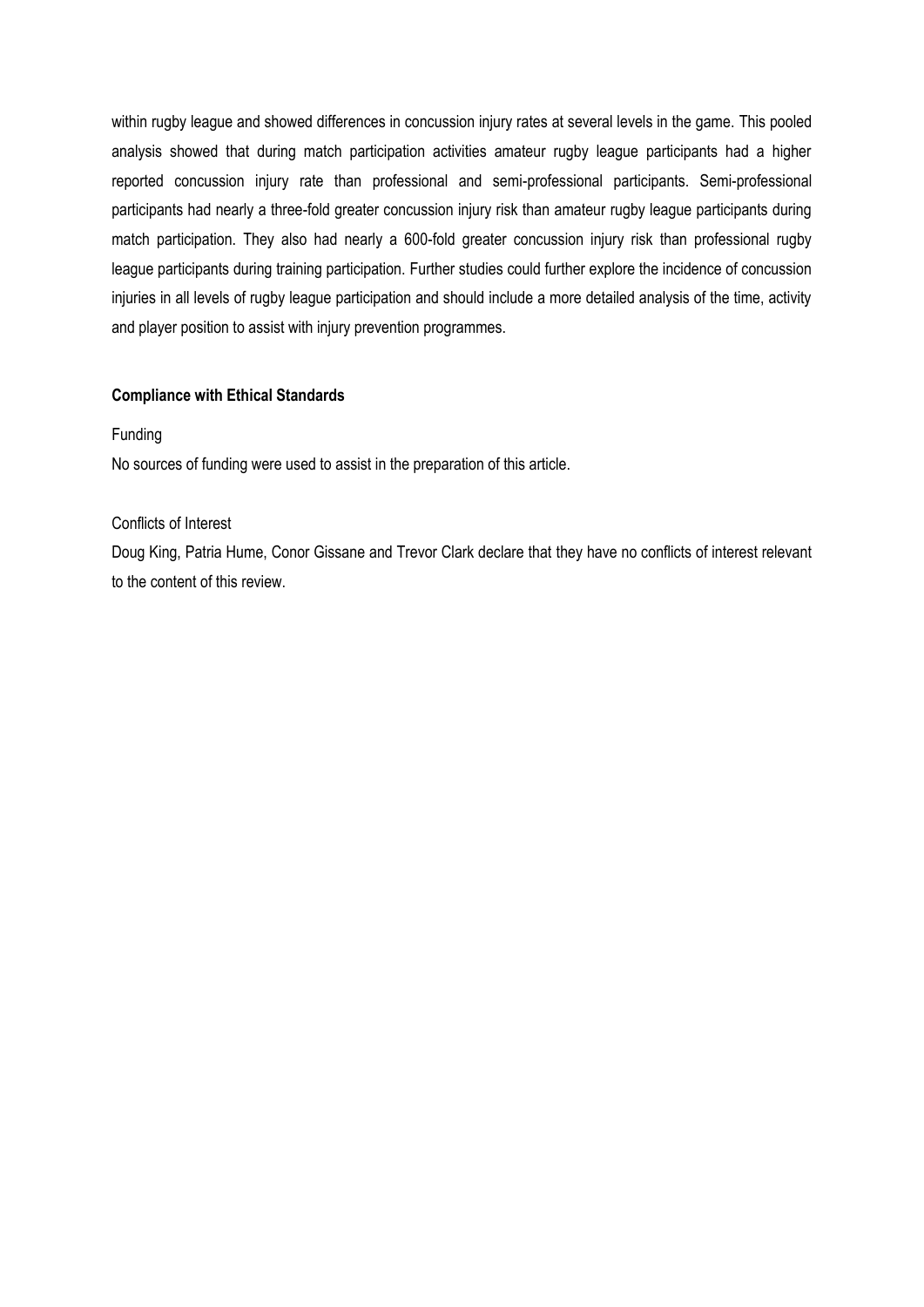#### **Tables and Figures**

**Tables:**

- **Table 1:** Study, MOOSE scores, year of publication, country where research undertaken, level of participation, sex, match or training environment, number of concussions and concussion incidence rate per 1000 hours with 95% confidence intervals.
- **Table 2:** Pooled analysis of concussions in rugby league for match and training exposure activities by participation level by number of concussions reported, total exposure hours and rate per 1,000 hours with 95% confidence interval (CI).
- **Table 3:** Risk ratio of match to training concussion injuries for professional, semi-professional and amateur rugby league participants with 95% confidence intervals.

#### **Online Resource**

Table 1: Meta-Analyses and Systematic Reviews of Observational Studies (MOOSE)<sup>[\[18\]](#page-13-0)</sup> assessment of reviewed publications included in the pooled analysis

## **Figure:**

Figure 1: Flow of identification, screening, eligibility and inclusion for the pooled analysis of match and training rugby league concussion injuries.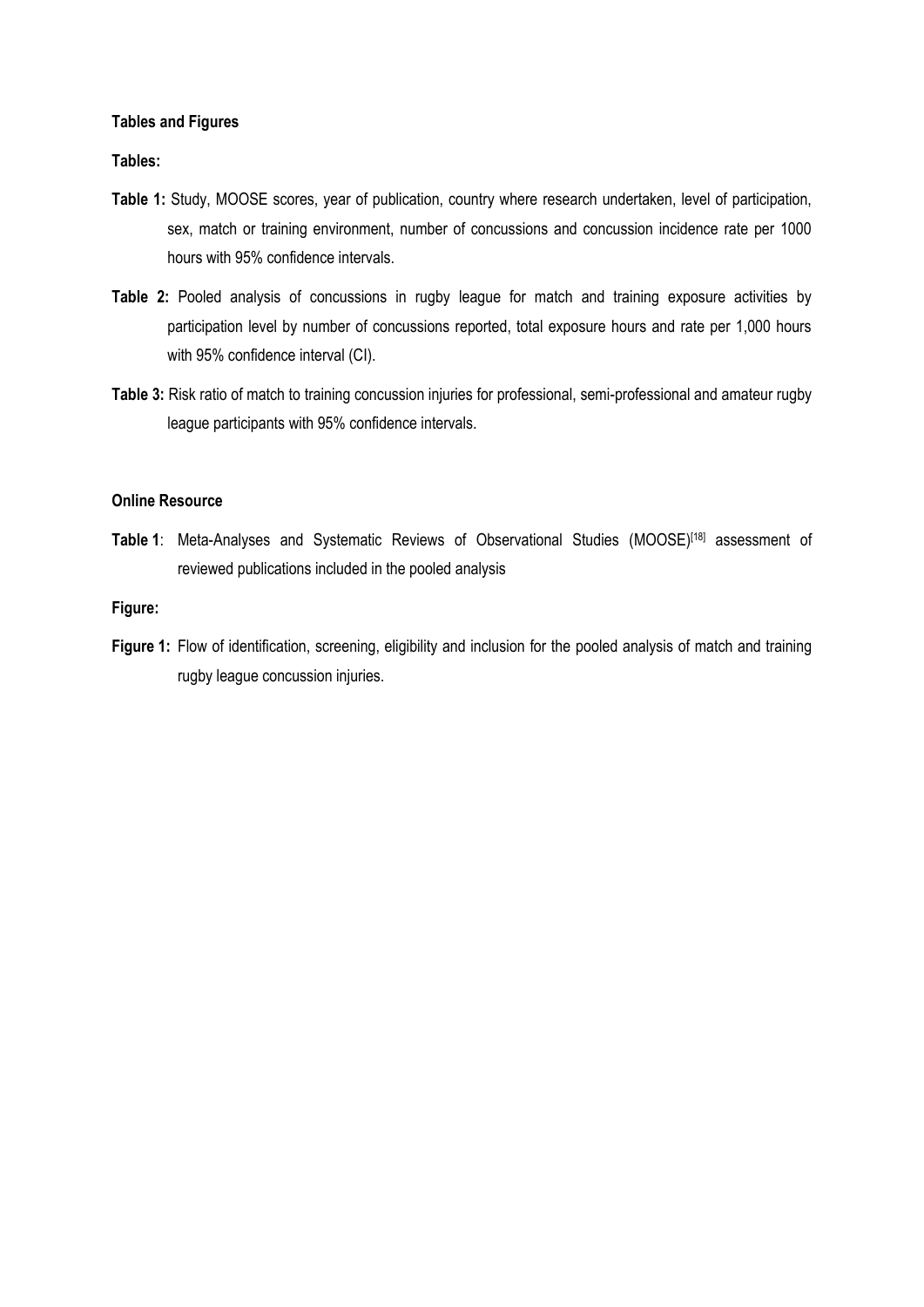## **References**

- <span id="page-12-0"></span>1. Seward H, Orchard J, Hazard H, et al. Football injuries in Australia at the elite level. Med J Aust 1993; 159(5):298-301.
- <span id="page-12-1"></span>2. Gabbett T. Incidence of injury in junior and senior rugby league players. Sports Med 2004; 34(12):849- 59.
- <span id="page-12-2"></span>3. King D, Hume P, Milburn P, et al. Match and training injuries in rugby league: A review of published studies. Sports Med. 2010; 40(2):163-78.
- <span id="page-12-3"></span>4. Raftery M, Parker R, Stacey E, et al. Incidence of injury in junior rugby league in the Penrith and district junior rugby league area: A report submitted to the NSW sporting injuries committee and Australian rugby league: Children's Hospital Institute of Sports Medicine, Research and Development office, The New Children's Hospital, Westmead; 1999.
- <span id="page-12-4"></span>5. Gabbett T. Incidence of injury in semi professional rugby league players. Br J Sports Med 2003; 37(1):36-44.
- <span id="page-12-5"></span>6. Hodgson Phillips L, Standen P, Batt M. Effects of seasonal change in rugby league on the incidence of injury. Br J Sports Med 1998; 32(2):144-8.
- <span id="page-12-6"></span>7. Gabbett T. Influence of training and match intensity on injuries in rugby league. J Sports Sci 2004; 22(5):409-17.
- <span id="page-12-7"></span>8. King D, Gabbett T, Gissane C, et al. Epidemiological studies of injuries in rugby league: Suggestions for definitions, data collection and reporting methods. J Sci Med Sport 2009;12(1):12-9.
- <span id="page-12-8"></span>9. Gissane C, Jennings D, Kerr K, et al. A pooled data analysis of injury incidence in rugby league football. Sports Med 2002; 32(3):211-6.
- <span id="page-12-9"></span>10. King D, Gissane C, Clark T, et al. The incidence of match and training injuries in rugby league: a pooled analysis of published studies. Int J Sport Sci Coach. 2014;9(2):417-31.
- <span id="page-12-10"></span>11. Blettner M, Sauerbrei W, Schlehofer B, et al. Traditional reviews, meta-analyses and pooled analyses in epidemiology. Int J Epidemiol. 1999 February 1, 1999;28(1):1-9.
- <span id="page-12-11"></span>12. Checkoway H. Data pooling in occupational studies. J Occup Med. 1991; 33(12):1257-60.
- 13. Wong O, Raabe G. Application of meta-analysis in reviewing occupational cohort studies. Occup Environ Med. 1996 December 1, 1996; 53(12):793-800.
- <span id="page-12-12"></span>14. Gissane C, Hodgson L, Jennings D. Time-loss injuries versus non–time-loss injuries in the first team rugby league football: A pooled data analysis. Clin J Sports Med. 2012; 22(5):414-7.
- <span id="page-12-13"></span>15. Gardner A, Iverson G, Levi C, et al. A systematic review of concussion in rugby league. Br J Sports Med. 2014, 49(8):495-8.
- <span id="page-12-14"></span>16. Friedenreich C. Methods for pooled analyses of epidemiologic studies. Epidemiology. 1993; 4(4):295- 302.
- <span id="page-12-15"></span>17. Giacco D, McCabe R, Kallert T, et al. Friends and symptom dimensions in patients with psychosis: A pooled analysis. PLoS ONE. 2012; 7(11):e50119.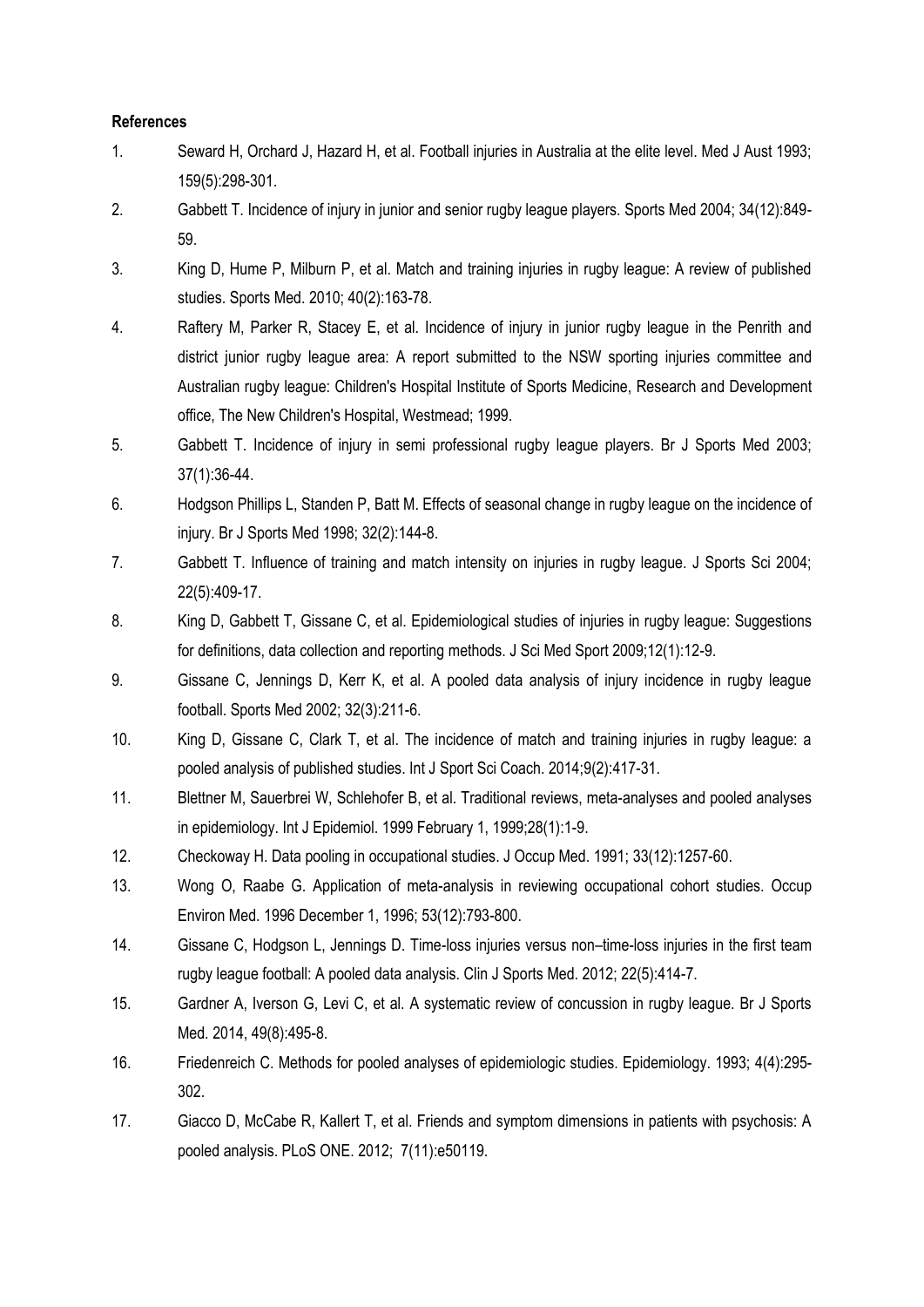- <span id="page-13-0"></span>18. Stroup D, Berlin J, Morton S, et al. Meta-analysis of observational studies in epidemiology: A proposal for reporting. JAMA. 2000;283(15):2008-12.
- <span id="page-13-1"></span>19. Loosemore M, Knowles C, Whyte G. Amateur boxing and risk of chronic traumatic brain injury: systematic review of observational studies. BMJ. 2007;335(7624):809-12.
- <span id="page-13-2"></span>20. Twellaar M, Verstappen F, Huson A. Is prevention of sports injuries a realistic goal? A four-year prospective investigation of sports injuries among physical education students. Am J Sports Med 1996; 24(4):528-34.
- <span id="page-13-3"></span>21. Lythe M, Norton R. Rugby league injuries in New Zealand. NZ J Sports Med 1992; 20:6-7.
- <span id="page-13-4"></span>22. Hoskins W, Pollard H, Hough K, et al. Injury in rugby league. J Sci Med Sport 2006; 9(1-2):46-56.
- <span id="page-13-5"></span>23. Stephenson S, Gissane C, Jennings D. Injury in rugby league: a four year prospective survey. Br J Sports Med 1996; 30(4):331-4.
- <span id="page-13-11"></span>24. Gissane C, Jennings D, Kerr K, et al. Injury rates in rugby league football: Impact of change in playing season. Am J Sports Med 2003; 31(6):954-8.
- <span id="page-13-10"></span>25. Gissane C, Jennings D, White J, et al. Injury in summer rugby league football: the experiences of one club. Br J Sports Med 1998; 32(2):149-52.
- <span id="page-13-9"></span>26. Gibbs N. Injuries in professional rugby league. A three-year prospective study of the South Sydney professional rugby league football club. Am J Sports Med 1993; 21(5):696-700.
- <span id="page-13-17"></span>27. King D, Hume P, Clark T. Nature of tackles that result in injury in professional rugby league. Res Sports Med. 2012; 20(2):87-105.
- <span id="page-13-18"></span>28. Gardner AJ, Iverson GL, Quinn TN, et al. A preliminary video analysis of concussion in the National Rugby League. Brain Injury. 2015;29(10):1182-5.
- <span id="page-13-6"></span>29. Gabbett T, Domrow N. Risk factors for injury in subelite rugby league players. Am J Sports Med 2005; 33(3):428-34.
- <span id="page-13-12"></span>30. Gabbett T. Influence of playing position on the site, nature and cause of rugby league injuries. J Strength Cond Res 2005; 19(4):749-55.
- <span id="page-13-14"></span>31. King D, Gabbett T. Injuries in the New Zealand semi-professional rugby league competition. NZ J Sports Med 2009; 36(1):6-15.
- <span id="page-13-7"></span>32. King D, Gabbett T. Injuries in a national women's rugby league tournament: An initial investigation. NZ J Sports Med 2007; 34(2):18-22.
- <span id="page-13-8"></span>33. King D, Gabbett T. Amateur rugby league match injuries in New Zealand. NZ J Sports Med 2009; 36(1):16-21.
- <span id="page-13-13"></span>34. King D, Gissane C. Injuries in amateur rugby league matches in New Zealand: A comparison between a division one and a division two premier grade teams. Clin J Sports Med. 2009; 19(4):277-81.
- <span id="page-13-16"></span>35. King D, Clark T, Gissane C. Use of a rapid visual screening tool for the assessment of concussion in amateur rugby league: A pilot study. J Neurol Sci 2012;320(1-2):16-21.
- <span id="page-13-15"></span>36. King D, Clark T. Injuries in amateur representative rugby league over three years. NZ J Sports Med. 2012; 39(2):48-51.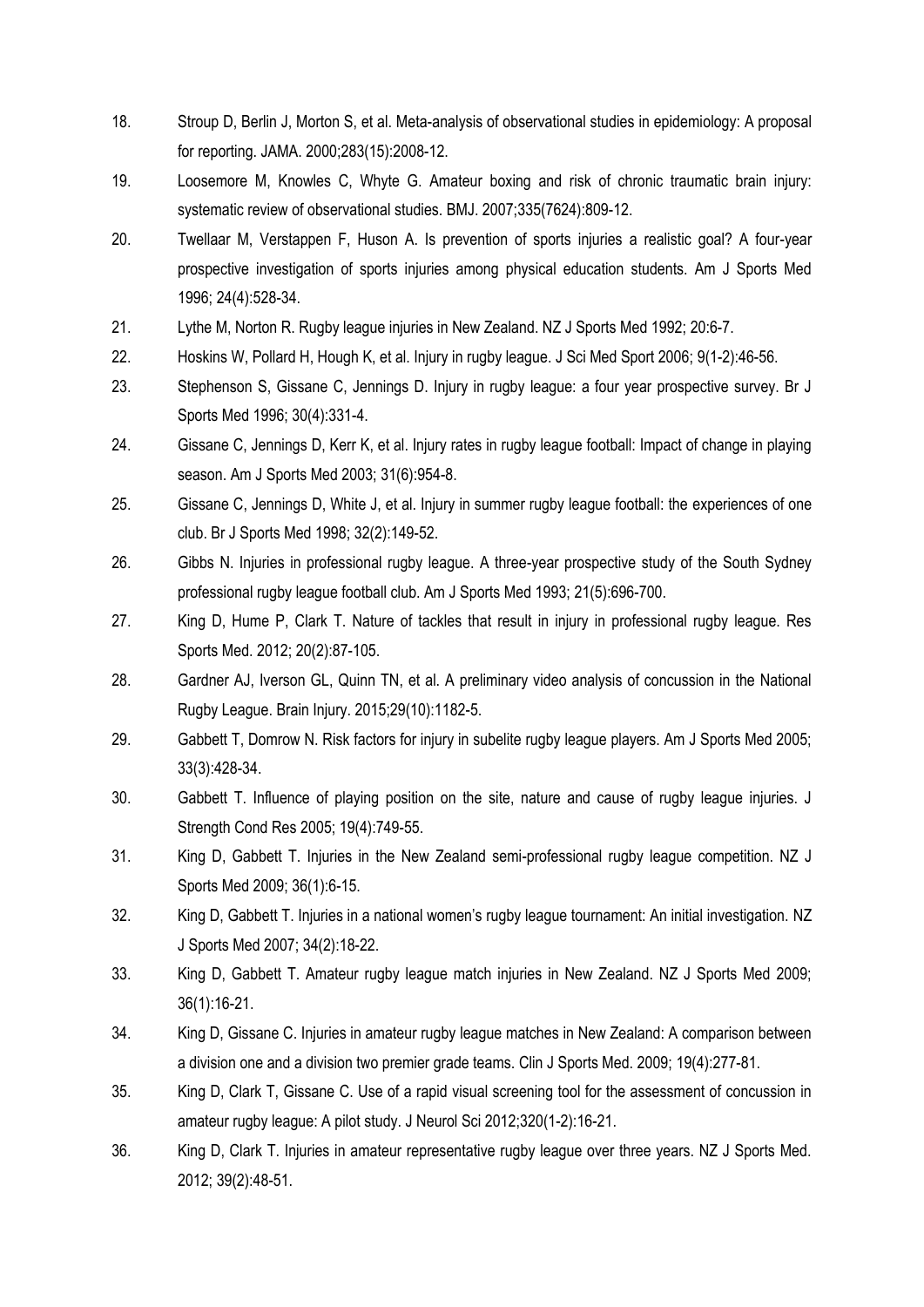- <span id="page-14-9"></span>37. King D, Gissane C, Hume P, et al. The King–Devick test was useful in management of concussion in amateur rugby union and rugby league in New Zealand. J Neurol Sci. 2015;351(1–2):58-64.
- <span id="page-14-5"></span>38. Gabbett T. Incidence of injury in junior rugby league players over four competitive seasons. J Sci Med Sport 2008; 11(3):323-8.
- <span id="page-14-6"></span>39. King D. Incidence of injuries in the 2005 New Zealand national junior rugby league competition. NZ J Sports Med 2006; 34(1):21-7.
- <span id="page-14-0"></span>40. Gabbett T. Reductions in pre-season training loads reduce training injury rates in rugby league players. Br J Sports Med 2004; 38(6):743-9.
- <span id="page-14-2"></span>41. Gabbett T, Domrow N. Relationships between training load, injury, and fitness in sub-elite collision sport athletes. J Sports Sci 2007; 25(13):1507-19.
- <span id="page-14-3"></span>42. King D, Gabbett T. Training injuries in New Zealand amateur rugby league players. J Sci Med Sport 2008; 11(6):562-5.
- <span id="page-14-4"></span>43. Clark T, King D. Incidence of training injuries in a New Zealand amateur rugby league team over three consecutive years. Unpublished data. 2012.
- <span id="page-14-1"></span>44. Orr R, Cheng HL. Incidence and characteristics of injuries in elite Australian junior rugby league players. J Sci Med Sport. 2015;doi:10.1016/j.jsams.2015.03.007.
- <span id="page-14-7"></span>45. King D, Gabbett T, Dreyer C, et al. Incidence of injuries in the New Zealand national rugby league sevens tournament. J Sci Med Sport 2006; 9(1-2):110-8.
- <span id="page-14-8"></span>46. Orchard J, Hoskins W. Rugby league injuries at state of origin level. Sport Health. 2007; 27(2):19-24.
- 47. Estell J, Shenstone B, Barnsley L. Frequency of Injuries in different age-groups in an elite rugby league club. Aust J Sci Med Sport 1995; 27(4):95-7.
- 48. Gabbett T. Incidence, site, and nature of injuries in amateur rugby league over three consecutive seasons. Br J Sports Med 2000; 34(2):98-103.
- 49. Gabbett T. Incidence of injury in amateur rugby league sevens. Br J Sports Med 2002; 36(1):23-7.
- 50. Gabbett T. Training injuries in rugby league: An evaluation of skill-based conditioning games. J Strength Cond Res 2002; 16(2):236-41.
- 51. Gabbett T. Influence of injuries on team playing performance in rugby league. J Sci Med Sport 2004; 7(3):340-6.
- 52. Gabbett T, Godbolt R. Training injuries in professional rugby league. J Strength Cond Res. 2010; 24(7):1948-53.
- 53. Hodgson L, Standen P, Batt M. An analysis of injury rates after seasonal change in rugby league. Clin J Sports Med 2006; 16(4):305-10.
- 54. Killen N, Gabbett T, Jenkins D. Training loads and incidence of injury during the preseason in professional rugby league players. J Strength Cond Res. 2010; 24(8):2079-84.
- 55. Gabbett TJ. The development and application of an injury prediction model for noncontact, soft-tissue injuries in elite collision sport athletes. J Strength Cond Res. 2010; 24(10):2593-603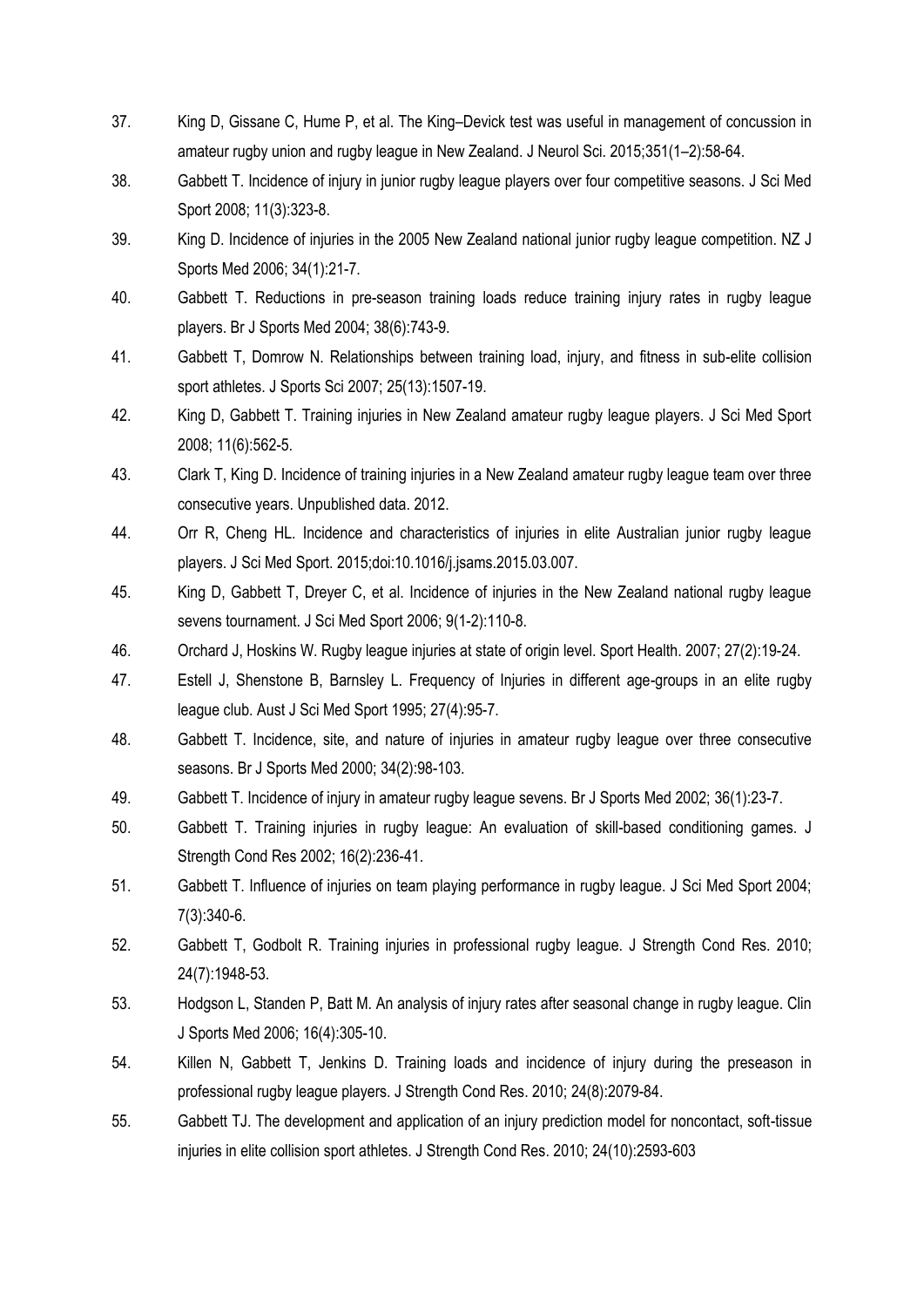- <span id="page-15-0"></span>56. Kirkwood G, Parekh N, Ofori-Asenso R, et al. Concussion in youth rugby union and rugby league: a systematic review. Br J Sports Med. 2015;49(8):506-10.
- <span id="page-15-1"></span>57. Gissane C, Jennings D, Standing P. Incidence of injury in rugby league football. Physiotherapy 1993; 79:305-10.
- <span id="page-15-2"></span>58. Elwood M. Critical apprasial of epidemiological studies and clinical trials. 3rd ed. New York: Oxford University Press Inc.; 2007.
- <span id="page-15-3"></span>59. Dompier T, Powell J, Barron M, et al. Time-loss and non-time-loss injuries in youth football players. J Athl Train. 2007; 42(3):395-402.
- <span id="page-15-4"></span>60. King D, Brughelli M, Hume P, et al. Assessment, management and knowledge of sport-related concussion: Systematic review. Sports Med. 2014;44(4):449-71.
- <span id="page-15-5"></span>61. Orchard J. Concussion: How do we reconcile risk-averse policies with risk-taking sports? In: Khan K, editor. BJSM group Blogs; 2012.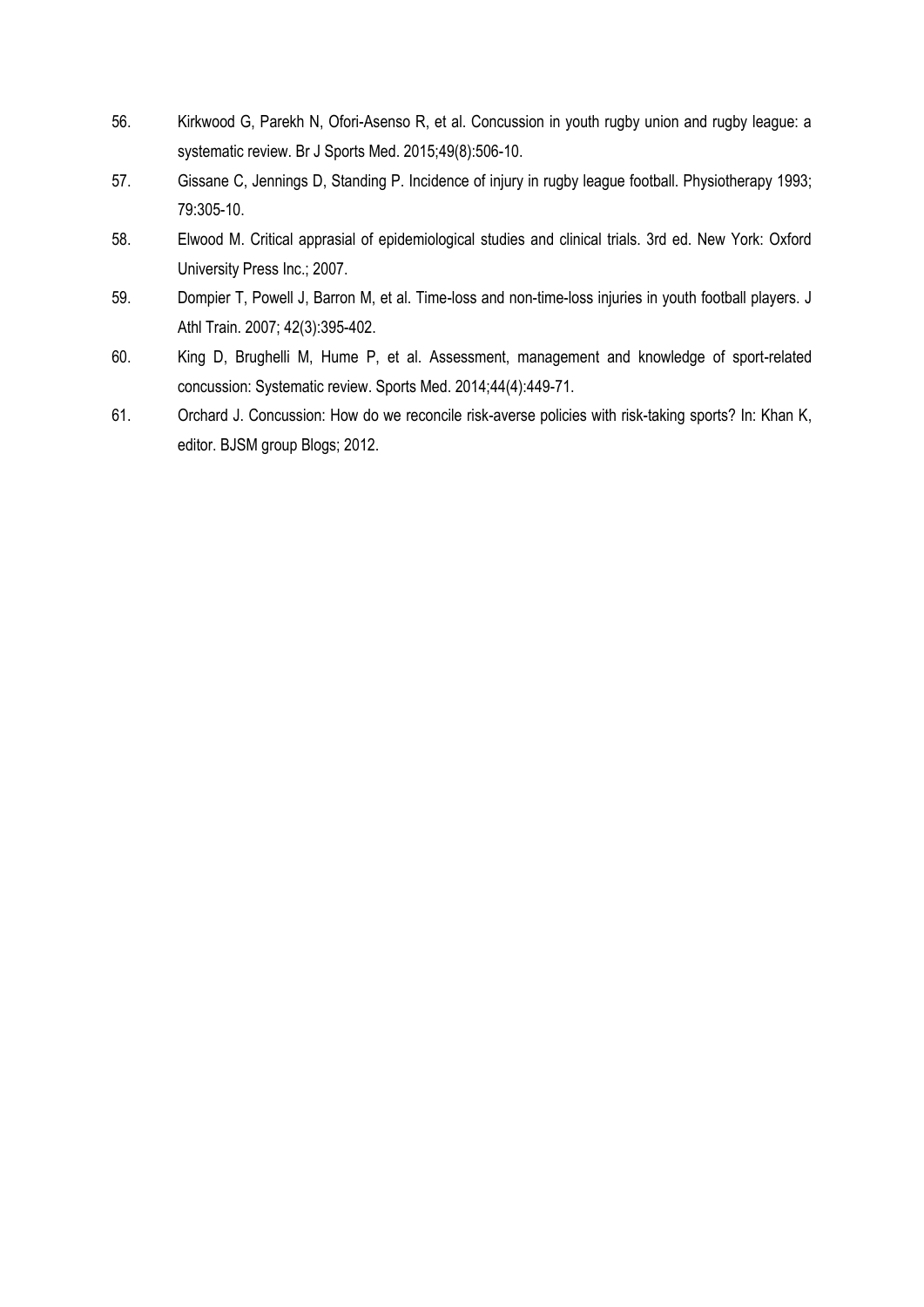**Table 1:** Study, MOOSE scores, year of publication, country where research undertaken, level of participation, sex, match or training environment, number of concussions and concussion incidence rate per 1000 hours with 95% confidence intervals.

| Study                          | <b>MOOSE</b><br>score | Yr.  | Country     | Level             | Sex    | Match/training | <b>Concussions</b><br>(n) | IR/1000 hrs (95% CI) |
|--------------------------------|-----------------------|------|-------------|-------------------|--------|----------------|---------------------------|----------------------|
| Gibbs <sup>[26]</sup>          | 5/6                   | 1993 | Australia   | Professional      | Male   | Match          | 5                         | $1.6(0.7-3.8)$       |
| Stephenson et al.[23]          | 5/6                   | 1996 | England     | Professional      | Male   | Match          | 35                        | $8.1(5.8-11.3)$      |
| Gissane et al. <sup>[25]</sup> | 5/6                   | 1998 | England     | Professional      | Male   | Match (summer) | 8                         | 14.0 (7.0-28.1)      |
| Gissane et al. <sup>[25]</sup> | 5/6                   | 1998 | England     | Professional      | Male   | Match (winter) | 1                         | $2.5(0.4-17.9)$      |
| Raftery et al.[4]              | 5/6                   | 1999 | Australia   | Junior            | male   | Match          | 20                        | $0.8(0.5-1.2)$       |
| Gissane et al. <sup>[24]</sup> | 5/6                   | 2003 | England     | Professional      | Male   | Match          | 18                        | $3.7(2.3-5.9)$       |
| Gabbett[40]                    | 5/6                   | 2004 | Australia   | Semi-professional | Male   | Training       | 3                         | $0.7(0.2-2.3)$       |
| Gabbett <sup>[7]</sup>         | 5/6                   | 2004 | Australia   | Semi-professional | Male   | Match          | 1                         | $1.0(0.1-6.9)$       |
| Gabbett <sup>[7]</sup>         | 5/6                   | 2004 | Australia   | Semi-professional | Male   | Training       | 36                        | $9.8(7.1-13.6)$      |
| Gabbett[30]                    | 5/6                   | 2005 | Australia   | Semi-professional | Male   | Match          | 27                        | 13.1 (9.0-19.2)      |
| Gabbett et al. <sup>[29]</sup> | 5/6                   | 2005 | Australia   | Semi-professional | Male   | Match          | 10                        | $3.0(1.6-5.6)$       |
| King[39]                       | 5/6                   | 2006 | New Zealand | Junior            | Male   | Match          | 5                         | 14.7 (6.1-35.3)      |
| King et al.[45]                | 5/6                   | 2006 | New Zealand | Amateur           | Male   | Match          | 1                         | $6.5(0.9-46.5)$      |
| King et al.[32]                | 5/6                   | 2007 | New Zealand | Amateur           | Female | Match          | $\overline{c}$            | $6.1(1.5-24.3)$      |
| Gabbett et al. <sup>[41]</sup> | 5/6                   | 2007 | Australia   | Semi-professional | Male   | Training       | 5                         | $0.8(0.3-1.9)$       |
| King et al.[42]                | 5/6                   | 2008 | New Zealand | Amateur           | Male   | Training       | 1                         | $0.7(0.1-4.7)$       |
| Gabbett[38]                    | 5/6                   | 2008 | Australia   | Junior            | Male   | Match          | 5                         | $4.6(1.9-11.0)$      |
| King et al.[34]                | 5/6                   | 2009 | New Zealand | Amateur           | Male   | Match          | 16                        | 16.8 (10.3-27.5)     |
| King et al.[33]                | 5/6                   | 2009 | New Zealand | Amateur           | Male   | Match          | 8                         | 27.2 (13.6-54.4)     |
| King et al.[31]                | 5/6                   | 2009 | New Zealand | Semi-professional | Male   | Match          | 14                        | $6.0(3.5-10.1)$      |
| King et al.[36]                | 5/6                   | 2012 | New Zealand | Amateur           | Male   | Match          | 8                         | 19.3 (9.6-38.5)      |
| King et al.[35]                | 5/6                   | 2012 | New Zealand | Amateur           | Male   | Match          | 5                         | 35.3 (14.7-84.9)     |
| Gissane et al.[14]             | 4/6                   | 2012 | England     | Professional      | Male   | Training       | 1                         | $0.01(0.00-0.02)$    |
| Gissane et al. <sup>[14]</sup> | 4/6                   | 2012 | England     | Professional      | Male   | Match          | 61                        | $7.0(5.5-9.0)$       |
| King et al.[27]                | 5/6                   | 2012 | Australia   | Professional      | Male   | Match          | 10                        | 12.0 (6.5-22.4)      |
| King et al.[37]                | 5/6                   | 2015 | New Zealand | Amateur           | Male   | Match          | 8                         | 24.4 (12.2-48.7)     |
| Gardner et al.[28]             | 4/6                   | 2015 | Australia   | Professional      | Male   | Match          | 20                        | 14.8 (9.6-23.0)      |

MOOSE = Meta-Analysis and Systematic Reviews of Observational Studies; Yr. = year of publication; CI = Confidence Interval. IR = incidence rate (related to either match or training exposure hours depending upon the study cohort)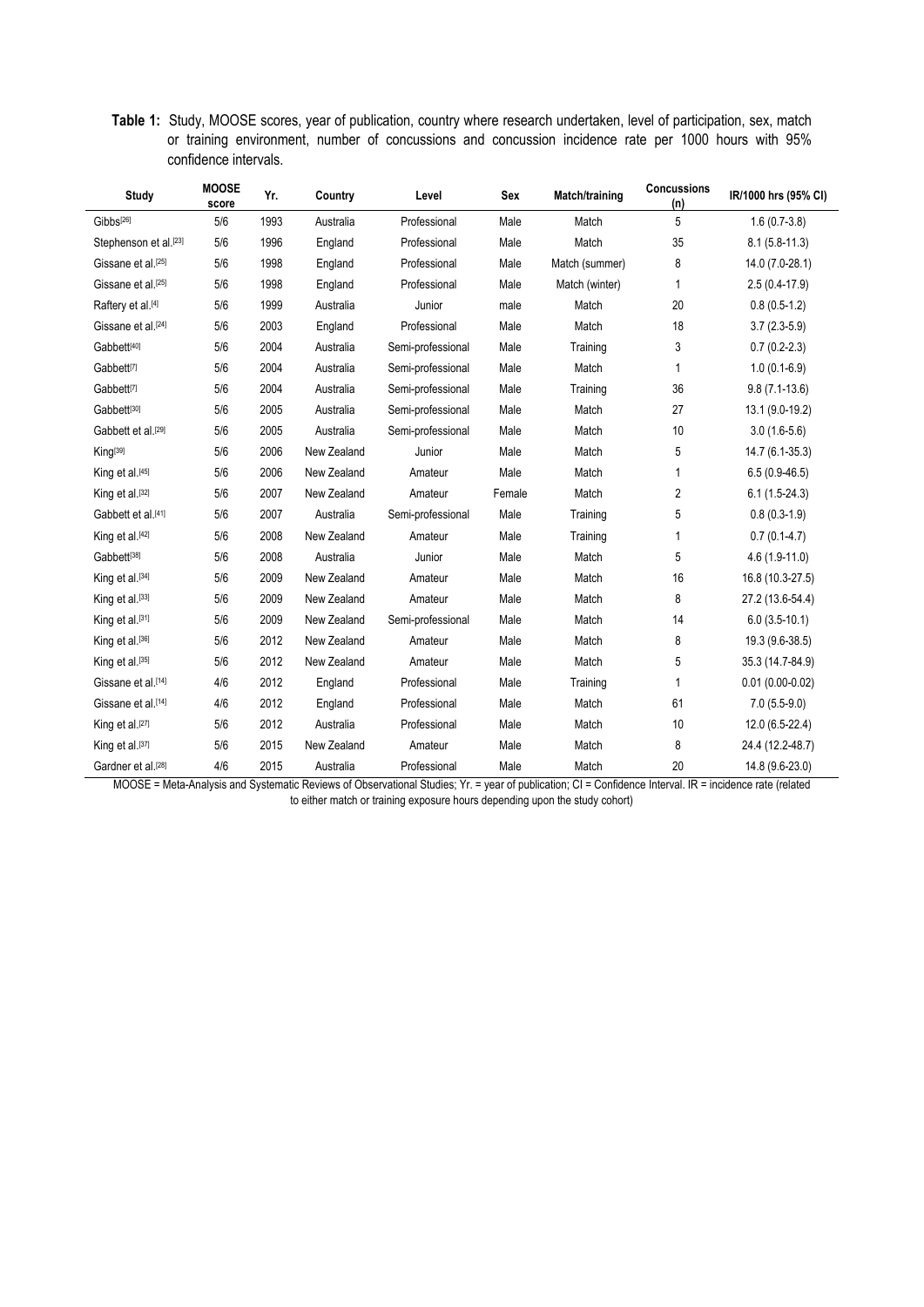**Table 2:** Pooled analysis of concussions in rugby league for match and training exposure activities by participation level by number of concussions reported, total exposure hours and rate per 1,000 hours with 95% CI.

|                                                         | <b>Concussions</b><br>(n) | <b>Hours</b> | Rate (95% CI)                      |  |
|---------------------------------------------------------|---------------------------|--------------|------------------------------------|--|
| Match reported concussions <sup>a</sup>                 |                           |              |                                    |  |
| Total                                                   | 270                       | 35,070       | 7.7 (6.8 to 8.7)                   |  |
| Sex                                                     |                           |              |                                    |  |
| Male <sup>[4, 7, 14, 23-31, 33-36, 38, 39,</sup><br>45] | 268                       | 34,741.2     | 7.7 (6.8 to 8.7)                   |  |
| Female <sup>[32]</sup>                                  | $\overline{2}$            | 329.2        | 6.1 (1.5 to 24.3)                  |  |
| Level of participation                                  |                           |              |                                    |  |
| Professional <sup>[14, 23-28]</sup>                     | 158                       | 22,246.2     | $7.1'$ (6.1 to 8.3)                |  |
| Semi-professional <sup>[7, 29-31]</sup>                 | 52                        | 8,779.9      | $5.9^{\circ}$ (4.5 to 7.8)         |  |
| Amateur <sup>[32-37, 45]</sup>                          | 50                        | 2,611.8      | 19.1 <sup>#\$</sup> (14.5 to 25.3) |  |
| Junior <sup>[4, 38, 39]</sup>                           | 10                        | 1,432.5      | $7.0*$ (6.8 to 8.7)                |  |
| Training reported concussions <sup>b</sup>              |                           |              |                                    |  |
| Total                                                   | 48                        | 188,983.0    | $0.3$ (0.2 to 0.3)                 |  |
| Sex                                                     |                           |              |                                    |  |
| Male <sup>[7, 14, 40-43]</sup>                          | 48                        | 188,983.0    | $0.2$ (0.2 to 0.3)                 |  |
| Level of participation                                  |                           |              |                                    |  |
| Professional <sup>[14]</sup>                            | 1                         | 161,700.5    | 0.01 <sup>s</sup> (0.00 to 0.04)   |  |
| Semi-professional <sup>[7, 40, 41]</sup>                | 44                        | 14,202.4     | $3.12$ (2.3 to 4.2)                |  |
| Amateur <sup>[42, 43]</sup>                             | 3                         | 13,080.1     | $0.2$ <sup>#§</sup> (0.1 to 0.7)   |  |

CI = Confidence interval; (a) = rate reported per 1,000 match hr.; (b) rate reported per 1,000 training hr. \* p<0.05 vs amateur; † p<0.05 vs junior; ‡ p<0.05 vs professional; § p<0.05 vs semi-professional.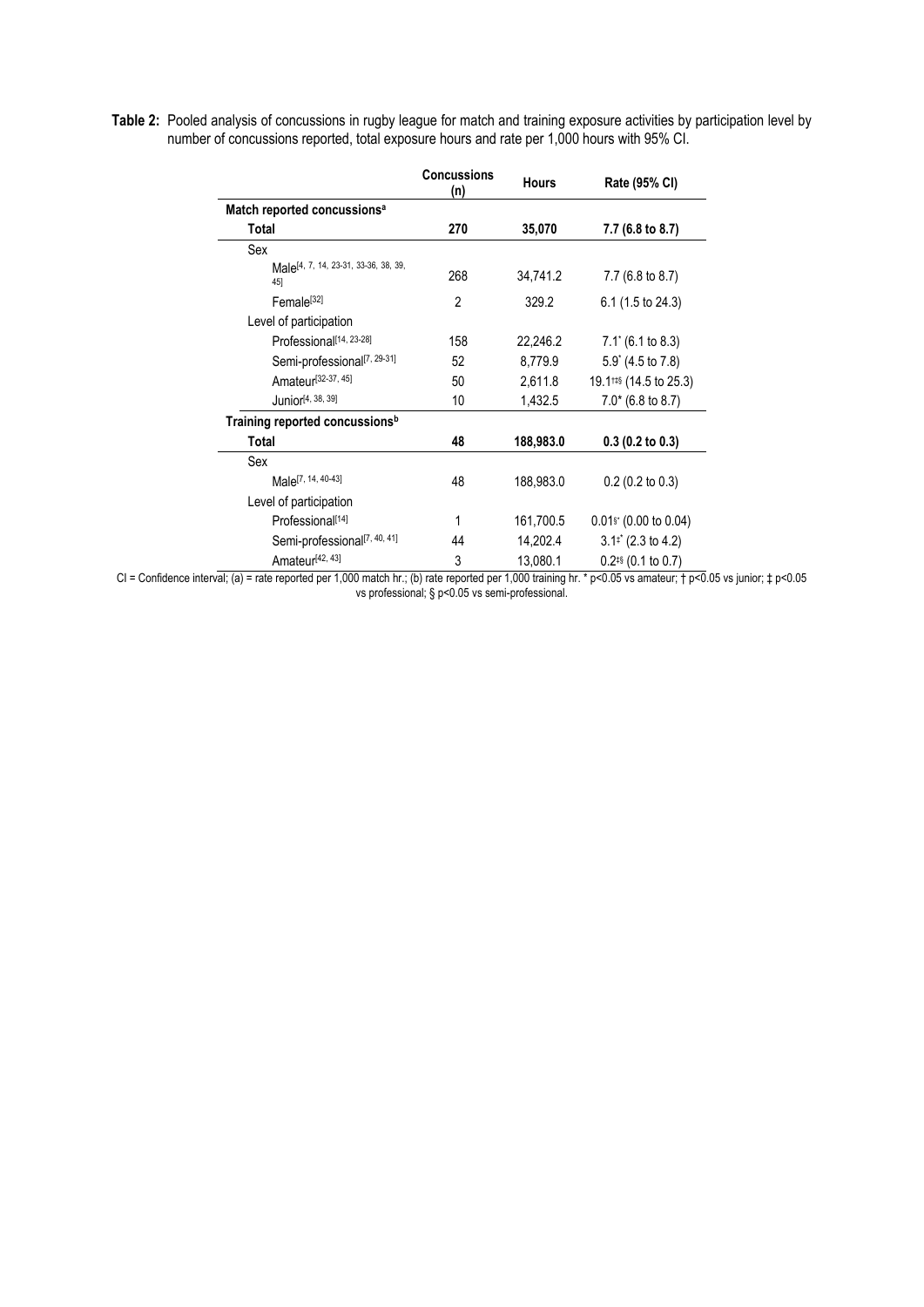**Table 3:** Risk ratio of match to training concussion injuries for total concussions, professional, semi-professional and amateur rugby league participants with 95% CI.

| <b>Participation level</b>                         | <b>RR (95% CI)</b>         | $x^2$ ; (df=1). | p value  |  |  |  |
|----------------------------------------------------|----------------------------|-----------------|----------|--|--|--|
| Total concussions <sup>[4, 7, 14, 23-43, 45]</sup> | 30.3 (22.3 to 41.2)        | 1.155.6         | < 0.0001 |  |  |  |
| Professional <sup>[14, 23-28]</sup>                | 1,148.5 (160.8 to 8,203.4) | 998.1           | < 0.0001 |  |  |  |
| Semi-professional <sup>[7, 29-31, 40, 41]</sup>    | $1.9(1.3 \text{ to } 2.9)$ | 10.36           | 0.0013   |  |  |  |
| Amateur <sup>[32-37, 42, 43, 45]</sup>             | 83.5 (26.1 to 267.4)       | 230.6           | < 0.0001 |  |  |  |
| nn n'inis al Acchied ann in ice a feach.           |                            |                 |          |  |  |  |

RR = Risk Ratio; CI = Confidence interval; df = degrees of freedom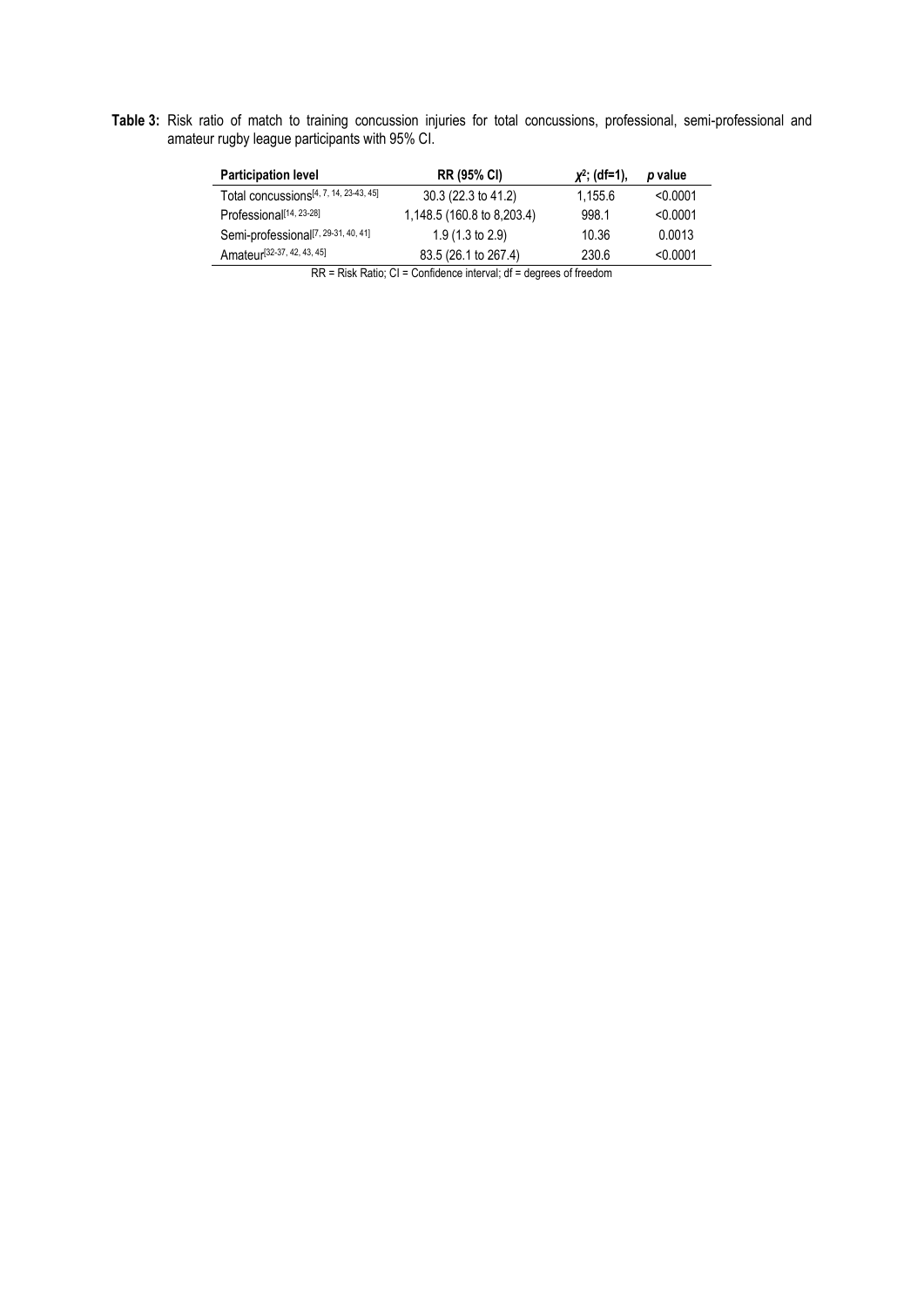## **Online Resource**

| <b>Study</b>                   | Prospective | Groups comparable<br>on confounding<br>factors | <b>Blinded</b><br>outcome | Long enough<br>follow up | Exposure response<br>measured | Appropriate<br>statistics | Overall quality<br>$(max = 6)$ |
|--------------------------------|-------------|------------------------------------------------|---------------------------|--------------------------|-------------------------------|---------------------------|--------------------------------|
| Gibbs <sup>[26]</sup>          | Yes         | Yes                                            | <b>No</b>                 | Yes                      | Yes                           | Yes                       | 5                              |
| Stephenson et al.[23]          | Yes         | Yes                                            | No                        | Yes                      | Yes                           | Yes                       | 5                              |
| Gissane et al.[25]             | Yes         | Yes                                            | No                        | Yes                      | Yes                           | Yes                       | 5                              |
| Gissane et al. <sup>[25]</sup> | Yes         | Yes                                            | No                        | Yes                      | Yes                           | Yes                       | 5                              |
| Raftery et al.[4]              | Yes         | Yes                                            | No                        | Yes                      | Yes                           | Yes                       | 5                              |
| Gissane et al. <sup>[24]</sup> | Yes         | Yes                                            | No                        | Yes                      | Yes                           | Yes                       | 5                              |
| Gabbett[40]                    | Yes         | Yes                                            | No                        | Yes                      | Yes                           | Yes                       | 5                              |
| Gabbett[7]                     | Yes         | Yes                                            | No                        | Yes                      | Yes                           | Yes                       | 5                              |
| Gabbett <sup>[7]</sup>         | Yes         | Yes                                            | No                        | Yes                      | Yes                           | Yes                       | 5                              |
| Gabbett[30]                    | Yes         | Yes                                            | No                        | Yes                      | Yes                           | Yes                       | 5                              |
| Gabbett et al.[29]             | Yes         | Yes                                            | No                        | Yes                      | Yes                           | Yes                       | 5                              |
| King <sup>[39]</sup>           | Yes         | Yes                                            | No                        | Yes                      | Yes                           | Yes                       | 5                              |
| King et al.[45]                | Yes         | Yes                                            | No                        | Yes                      | Yes                           | Yes                       | 5                              |
| King et al.[32]                | Yes         | Yes                                            | No                        | Yes                      | Yes                           | Yes                       | 5                              |
| Gabbett et al.[41]             | Yes         | Yes                                            | No                        | Yes                      | Yes                           | Yes                       | 5                              |
| King et al.[42]                | Yes         | Yes                                            | No                        | Yes                      | Yes                           | Yes                       | 5                              |
| Gabbett[38]                    | Yes         | Yes                                            | No                        | Yes                      | Yes                           | Yes                       | 5                              |
| King et al.[34]                | Yes         | Yes                                            | No                        | Yes                      | Yes                           | Yes                       | 5                              |
| King et al.[33]                | Yes         | Yes                                            | No                        | Yes                      | Yes                           | Yes                       | 5                              |
| King et al.[31]                | Yes         | Yes                                            | No                        | Yes                      | Yes                           | Yes                       | 5                              |
| King et al.[36]                | Yes         | Yes                                            | No                        | Yes                      | Yes                           | Yes                       | 5                              |
| King et al.[35]                | Yes         | Yes                                            | No                        | Yes                      | Yes                           | Yes                       | 5                              |
| Gissane et al.[14]             | No          | Yes                                            | No                        | Yes                      | Yes                           | Yes                       | 4                              |
| Gissane et al.[14]             | No          | Yes                                            | No                        | Yes                      | Yes                           | Yes                       | 4                              |
| King et al.[27]                | Yes         | Yes                                            | No                        | Yes                      | Yes                           | Yes                       | 5                              |
| King et al.[37]                | Yes         | Yes                                            | No                        | Yes                      | Yes                           | Yes                       | 5                              |
| Gardner et al. <sup>[28]</sup> | No          | Yes                                            | No                        | Yes                      | Yes                           | Yes                       | $\overline{4}$                 |

## **Table 1**: Meta-Analyses and Systematic Reviews of Observational Studies (MOOSE)[\[18\]](#page-13-0) assessment of reviewed publications included in the pooled analysis